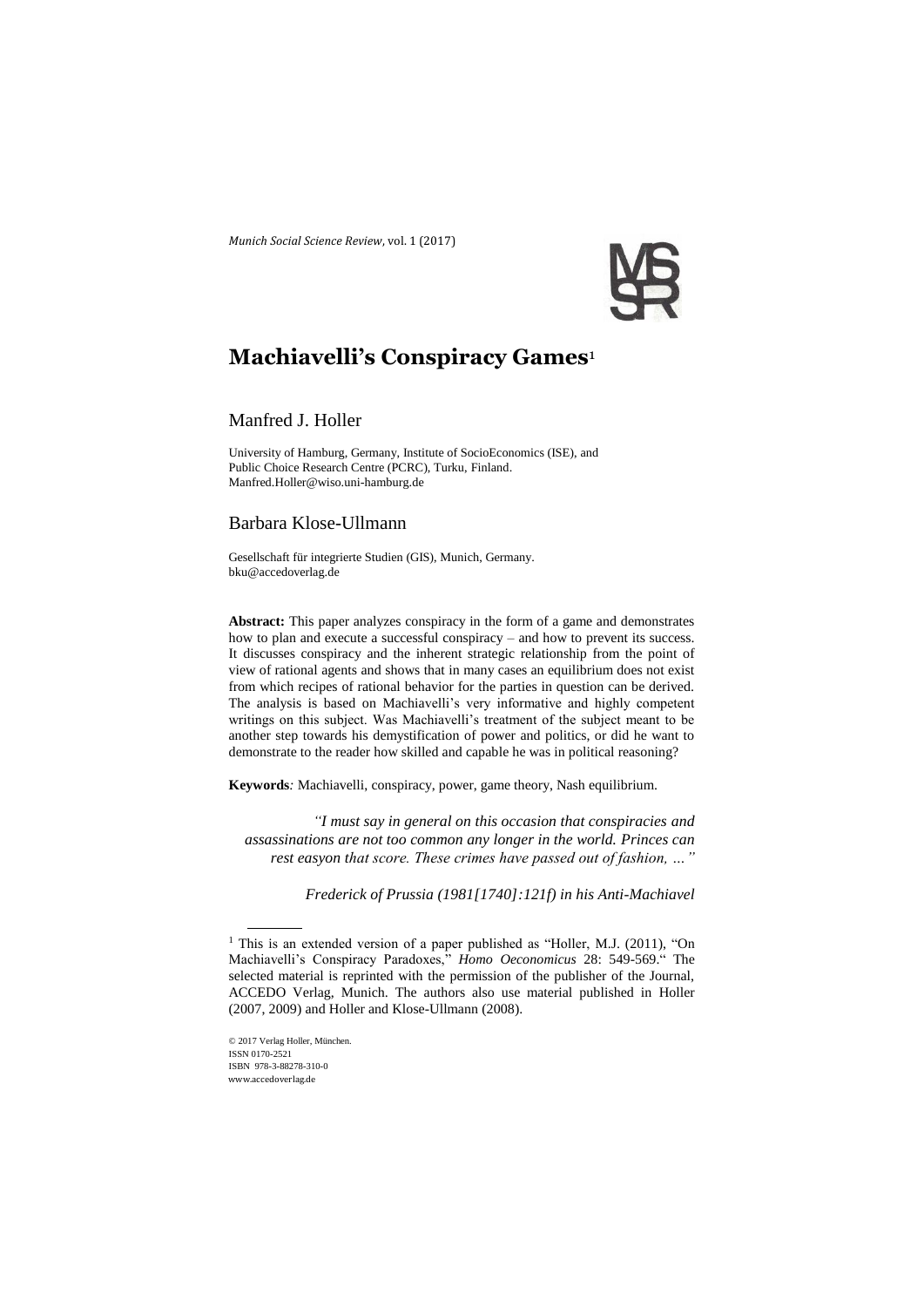# **1. Some strange loops**

Trivially, not all games are a source of pleasure and fun, however, to discuss and analyze conspiracy in the form of a game might be considered as truly Machiavellian.<sup>2</sup> In fact, in his *Discorsi*, Machiavelli dedicated a full chapter to the discussion of conspiracy. This does not seem to come as a surprise if we share the common, but rather questionable (and unjustified) view that ranks Machiavelli as master of cruelties and betrayals. However, the remarkable analytical and historical depth of his discussion might trigger second thoughts. In this paper, we will try to clarify some of the strategic relationships inherent to the subject of conspiracy, but also relevant for Machiavelli's treatment of it. It mainly draws from the material of Chapter VI of Book III of Machiavelli's *Discourses* entitled 'Of Conspiracies.' This chapter summarizes most of what can be found on conspiracies in *The Prince* and the *History of Florence*, although Chapter XIX of the former and the Eighth Book of the latter contain treasures. Some of the material will be quoted below.

Machiavelli (*Discourses* 329) starts his lecture on conspiracy with a somewhat paradoxical observation: On the one hand, "history teaches us that many more princes have lost their lives and their states by conspiracies than by open war," and, on the other hand, conspiracies, "though so often attempted, yet they so rarely attain the desired object." The answer to this riddle is that conspiracies are ubiquitous but very often fail because preparation and execution were inadequate, the executors were incompetent or unlucky, and the situation was not what it was considered to be. Economists would call these failures a social waste.

Machiavelli (*Discourses* 329) promises that he will "treat the subject at length, and endeavor not to omit any point that may be useful to the one or the other…so that princes may learn to guard against such dangers, and that subjects may less rashly engage in them, and learn rather to live contentedly under such a government as Fate may have assigned to them." What is the goal of this project - to reduce the social waste of unsuccessful conspiracies or to reduce the inclination of the people to revolt if they are unhappy with their prince? It seems that Machiavelli is especially concerned about those high ranking conspirators who "almost [themselves] king[s]…blinded by the ambition of dominion, they are equally blind in the conduct of the conspiracy, for if their villainy were directed by prudence, they could not possibly fail of success" (*Discourses* 333).

<sup>2</sup> Shakespeare was perhaps the first who propagated this term to label malicious and insidious behavior to a wider audience. See Act III, Scene 1, of his *The Merry Wives of Windsor* and Act III, Scene II, of his *The Third Part of Henry the Sixth.*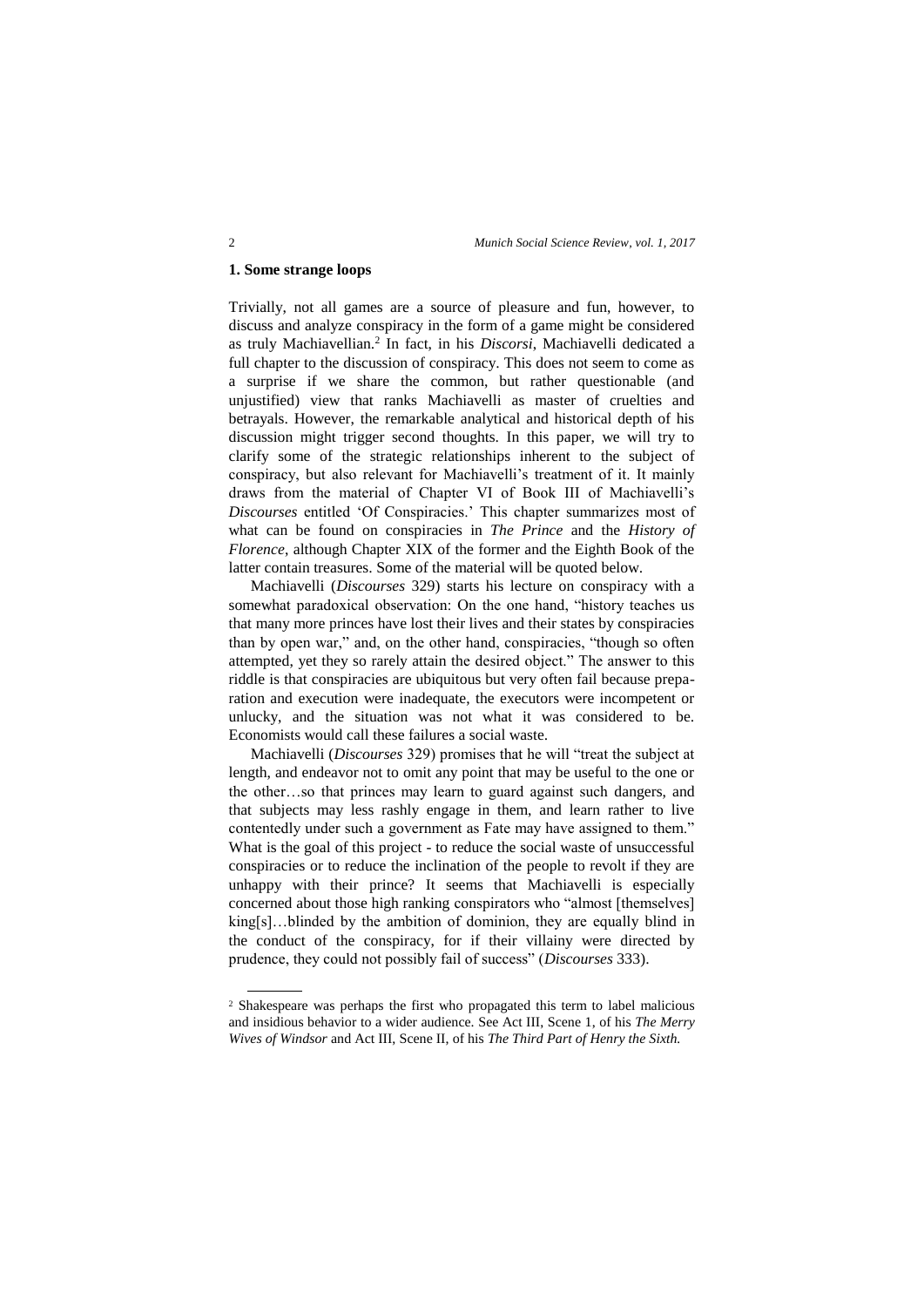#### *M.J. Holler and B. Klose-Ullmann: Machiavelli's Conspiracy Games* 3

It seems quite paradoxical that Machiavelli's analysis sharpens the tools of both sides of the conspiracy game. Potential conspirators will learn when there is a chance of success and how to increase this chance. The princes are told how to reduce this chance. In the equilibrium we would see successful conspiracies only, triggered in situations that the princes could not avoid. The chance to face such situations can be minimized, and this might be Machiavelli's message, if the prince is 'loved by the people,' if he installs good laws and submits himself to these laws.

Given this interpretation, however, it seems rather paradoxical to assume that Machiavelli was interested in the social waste of unsuccessful conspiracy and therefore tried to teach 'economic rationality' to the agents of both sides, which he did. He developed a rational theory of conspiracy that follows the pattern of a cost-benefit analysis - with the qualification that expected benefits are likely to be zero, if benefits are standardized such that zero is the minimum, and costs 'converge to infinity,' in case that the conspiracy is expected to fail. Of course, the value of infinity is ill defined.

There is still another puzzle involved: "…conspiracies have generally been set on foot by the great, or the friends of the prince; and of these, as many have been prompted to it by an excess of benefits as by an excess of wrongs" (*Discourses* 333). Plots are generally organized by "great men of the state, or those on terms of familiar intercourse with the prince" (*Discourses* 332).

There are strong arguments why only those agents can stage a successful conspiracy who are close to the prince, and why, as history shows, those who conspire enjoy generous benefits from this closeness. "A prince, then, who wishes to guard against conspiracies should fear those on whom he has heaped benefits quite as much, and even more, than those whom he has wronged; for the latter lack the convenient opportunities which the former have in abundance" (*Discourse* 333). It appears that princely benefits to close friends do not prevent conspiracies since this group of people can expect to achieve success. However, probabilities that capture expectations are not given, but subject to the interaction of the agents involved. To some extent the forming of expectations boils down to a game theoretical problem but, as we will see below, this does not guarantee that there is a satisfactory solution to it. Non-uniqueness of equilibria is ubiquitous and a source of uncertainty even for rational agents. Moreover, the set of agents, those who participate in the conspiracy and those who counteract it, is often subject to the course of the game itself.

Why did Machiavelli develop such a theory if not for demonstrating that the prince can avoid conspiracies if potential conspirators are rational enough to accept the benefits which a rational prince offers to them, given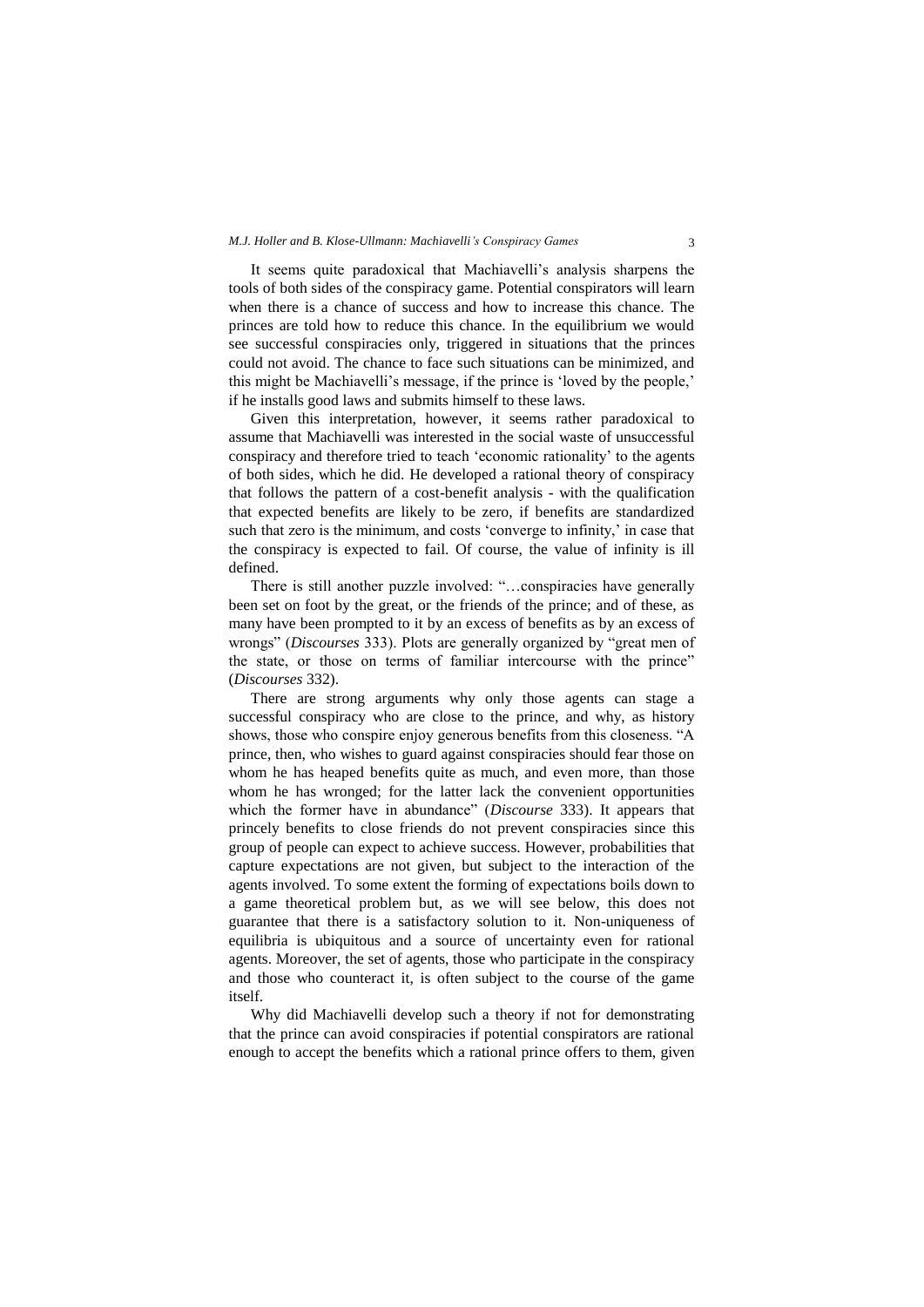the risks involved? Was this another step towards his demystification of power and politics or did he want to demonstrate to the reader how skilled and capable he was in political reasoning?<sup>3</sup> We will come back to this issue in the concluding Section 6 of this paper. Section 2 deals with Machiavelli's treatment of strategies of the conspirators while Section 3 contains advice to the prince on how to counteract the threat of conspiracies. In section 4, the conditions and effects of the staging of conspiracy as a means of the prince to gain power is analyzed. Section 5 presents a rather simple game theoretical model of the conspiracy problem and a corresponding analysis. It illustrates and analyzes the relationships between the conspirator and the prince and demonstrates the complexity of this relationship even in the very simplified setting of a 2-by-2 matrix game. This section is meant to be both an illustration and an experiment of Machiavellian thinking using a modern language: game theory. The message is: conspiracy is a problem of strategic thinking and game theory is its adequate language.

Some readers may interpret the use of formal game theory as truly Machiavellian. Indeed we think that this "strange loop"<sup>4</sup> may introduce some readers to game theory who so far succeeded to circumvent this method and thereby, and this is our contention, suffered non-negligible losses. In any case this project of ours was meant to be a temptation, perhaps a trap, but not a cruelty. So let us start the game and think about the strategies of the conspirators, on the one hand, and the prince, on the other. Note that game theory defines strategies as "plans of action."

<sup>3</sup> Note, however, unlike the *Il Principe*, the *Discorsi* (that contains the chapter 'Of Conspiracies') is not dedicated to a prince but to two friends: Zanobi Buondelmonti and Cosimo Rucellai. Machiavelli is very explicit about this dedication and explains: "I give some proof of gratitude, although I may seem to have departed from the ordinary usage of writers, who generally dedicate their works to some prince; and, blinded by ambition or avarice, praise him for all the virtuous qualities he has not, instead of censuring him for his real vices, whilst I, to avoid this fault, do not address myself to such as are princes, but to those who by their infinite good qualities are worthy to be such; not to those who could load me with honors, rank, and wealth, but rather to those who have the desire to do so, but have not the power. For to judge rightly, men should esteem rather those who are, and not those who can be generous; and those who would know how to govern states, rather than those who have the right to govern, but lack the knowledge" (Discourses 91f). In 1522, Buondelmonti participated in the conspiracy against the Medici which, however, failed. He fled to France and served King François I until he could return after the expulsion of the Medici in 1527.

<sup>&</sup>lt;sup>4</sup> This term was used by Hofstadter (1980) to characterize self-referential systems. A "game of strategies," like chess, is such a self-referential system if player 1 assumes that player 2 thinks about what player 1 is thinking, and vice versa.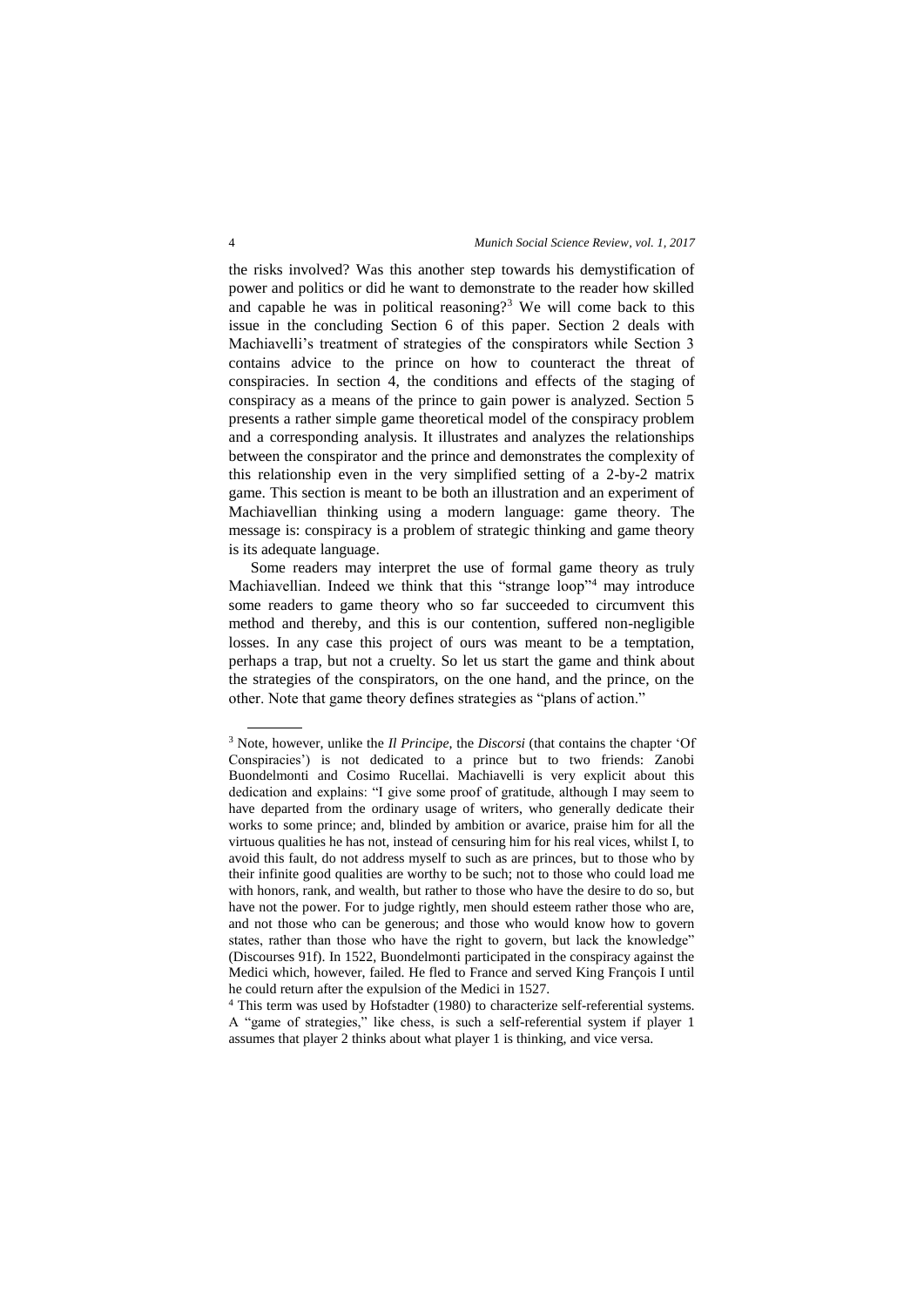# **2. The conspirator's strategies**

Machiavelli identifies three phases of danger for the conspirators that, if specified, constitute a complete strategy: the plotting, the execution of the plot, and the period after the plot was carried out. If the plot is formed by a single person, then, of course, the 'first of the dangers' is avoided. In addition, the project can be postponed or put to rest without major costs or risks. This could be a great advantage when its success does not look very promising, especially if the situation has changed. Many such plots never leave the state of planning and rejection: They are secret and remain secret. Machiavelli notes that "it is not uncommon to find men who form such projects (the mere purpose involving neither danger nor punishment), but few carry them into effect; and of those who do, very few or none escape being killed in the execution of their designs, and therefore but few are willing to incur such certain death" (*Discourses* 332). Since the conspirator is in general not able to structure the minutes immediately following the execution in a constructive way, single assassins are likely to lose their lives even when they succeed in killing the tyrant.

One-person plots are somewhat degenerated cases of conspiracies. They lack the elements of communication, coordination and trust that characterize non-degenerate cases and often cause them to fail. However, as Machiavelli demonstrates, successful multi-person conspiracies are designed such that they simulate one-person plots. The one-person plot is therefore a model case. But only plots that involve a number of persons necessitate a conspiracy proper and imply problems of coordination and perhaps communication as well.

Machiavelli distinguishes between two arrangements of conspiracy proper: the two-person plot and the multi-person plot. The two-person plot has the disadvantage that possible actions are constrained by numerical capacity and shortage of means. However, compared to a plot that involves more than two persons, it offers a series of advantages. If there are more than two persons involved then, according to Machiavelli, most successful strategies either reduce the situation to a two-person plot or, if possible, even to a one-person plot.

Indeed, in cases of more than one agent, most conspiracies fail because of denunciation and not because of lack of means or occasions. Machiavelli states: "Denunciation is the consequence of treachery or of want of prudence on the part of those to whom you confide your designs; and treachery is so common that you cannot safely impart your project to any but such of your most trusted friends as are willing to risk their lives for your sake, or to such other malcontents as are equally desirous of the prince's ruin." However, "men are very apt to deceive themselves as to the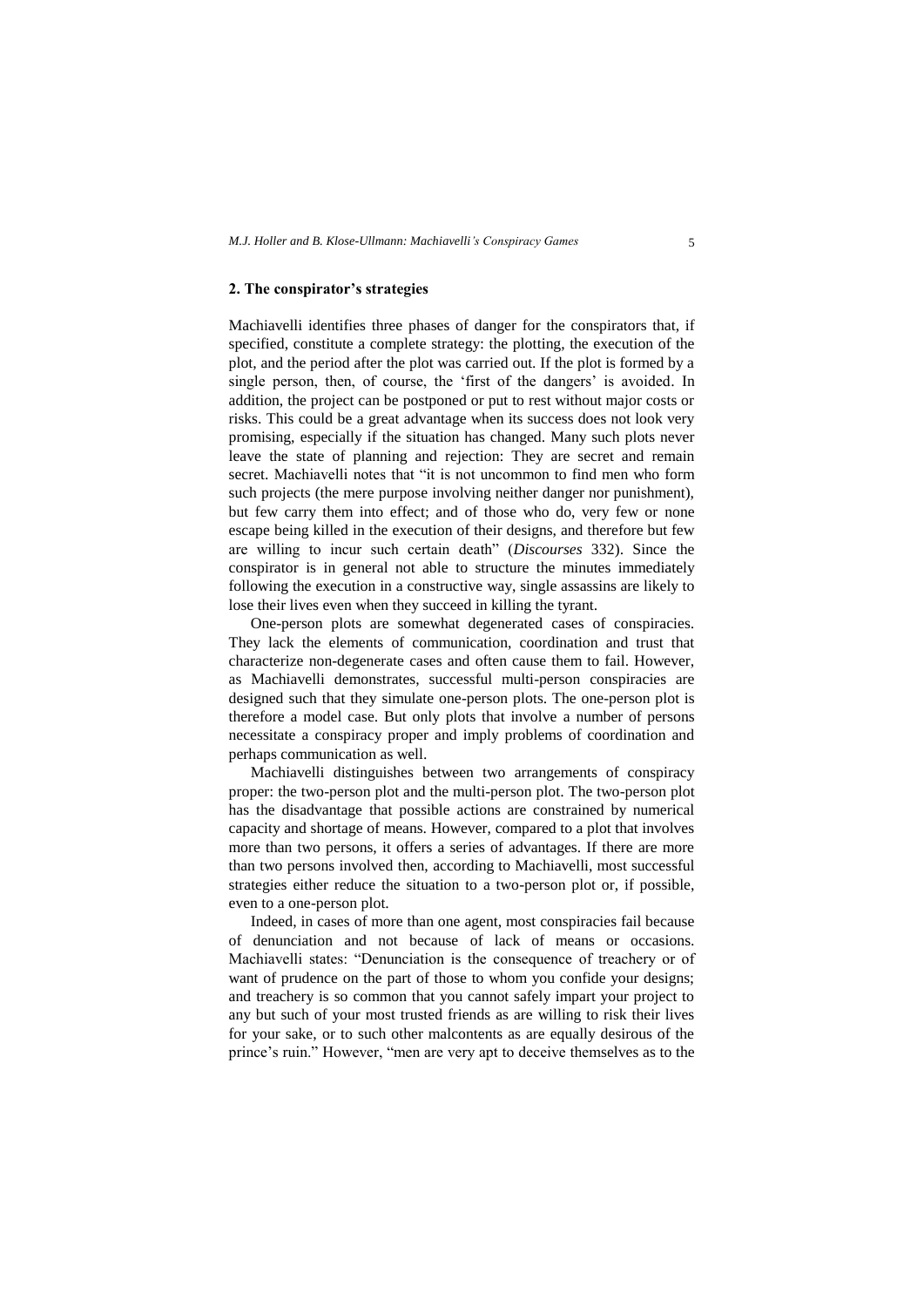degree of attachment and devotion which others have for them, and there are no means of ascertaining this except by actual experience; but experience in such matters is of the utmost danger. And even if you should have tested the fidelity of your friends on other occasions of danger, yet you cannot conclude from that that they will be equally true to you on an occasion that presents infinitely greater dangers than any other" (*Discourses* 334). In other words, there is no adequate test for co-conspirators; the only test is the conspiracy itself. But is this a test?

Alternatively, a potential conspirator could collect information, but, of course, the willingness and competence of others who conspire is limited and information is lacking or likely to be biased. Indirect or flawed evidence can be deceptive and change the situation to the disadvantage of the conspirator. As Machiavelli observed: "If you attempt to measure a man's good faith by the discontent which he manifests towards the prince, you will be easily deceived, for by the very fact of communicating to him your designs, you give him the means of putting an end to his discontent" by passing on valuable information to the prince and thus improving his or her lot. "It is thus that so many conspiracies have been revealed and crushed in their incipient stage; so that it may be regarded almost as a miracle when so important a secret is preserved by a number of conspirators for any length of time" (*Discourses* 334).

Machiavelli is even more explicit about the dilemma of trust and the problem of betrayal in his *Il Principe* "…for he who conspires cannot act alone, nor can he take any associates except such as he believes to be malcontents; and so soon as you divulge your plans to a malcontent, you furnish him the means wherewith to procure satisfaction. For by denouncing it he may hope to derive great advantages for himself, seeing that such a course will insure him those advantages, whilst the other is full of doubts and dangers. He must indeed be a very rare friend of yours, or an inveterate enemy of the prince, to observe good faith and not to betray you" (*Prince* 61).

However, conspiracy might fail by sheer imprudence. Needless to say that disclosure from a lack of prudence increases with the number of conspirators involved and with the time of preparation that elapses. Machiavelli reports the following incidence: "The day before he was to have killed Nero, Scevinus, one of the conspirators, made his testament; he ordered his freedman Melichius to sharpen an old, rusty poniard, enfranchised all his slaves and distributed money amongst them, and had bandages made for tying up wounds. Melichius surmised from these various acts what was going on, and denounced it to Nero. Scevinus was arrested, and with him Natales, another conspirator, with whom he had been seen to converse secretly for a length of time. As their depositions respecting that conversation did not agree, they were forced to confess the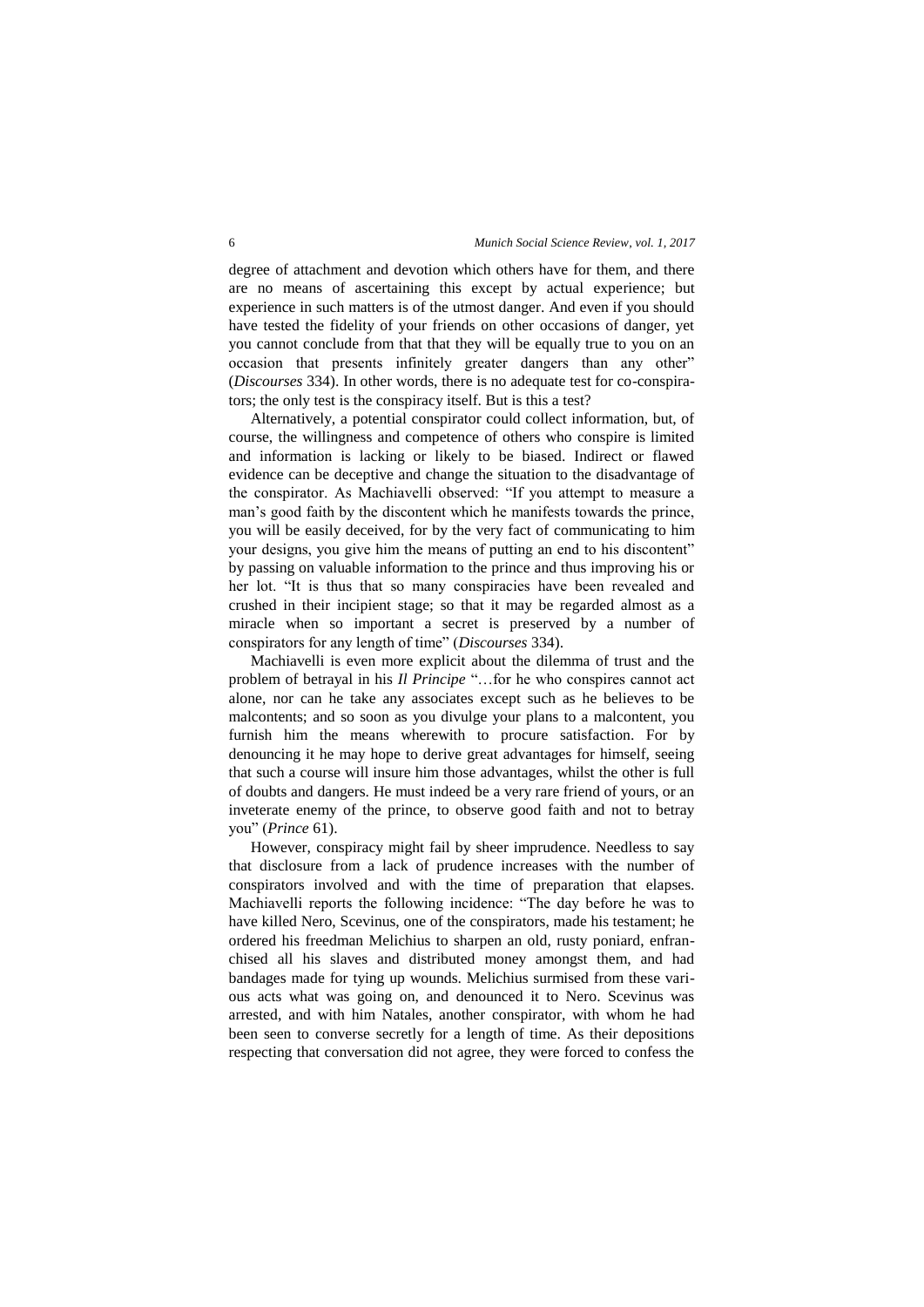truth, and thus the conspiracy was discovered to the ruin of all that were implicated" (*Discourses* 335).

Of course, Scevinus' preparations were of utmost imprudence, however, if Natales, the second conspirator, had not been identified, Scevinus could still have made up a story and finding out the truth would have been impossible. In fact, it was in Scevinus' interest to make up a story which explained his preparations conclusively without any reference to a conspiracy. Competent conspirators should prepare an alternative story and such a story can be powerful as the conspiracy against Hieronymus, King of Syracuse, demonstrates: "Theodorus, one of the conspirators, having been arrested, concealed with the utmost firmness the names of the other conspirators, and charged the matter upon the friends of the king; and, on the other hand, all the other conspirators had such confidence in the courage of Theodorus, that not one of them left Syracuse, or betrayed the least sign of fear" (*Discourses* 335; with reference to Titus Livius). Applying the theory of rational decision making or, more specifically, game theoretical reasoning could reveal to us that for Theodorus it does not take much courage for his strategy chosen but rather requires the insight that if he confesses or names a conspirator who knows about the plot, the book will be thrown at him. (Those books can be very painful.)

As long as none of the other conspirators was identified the situation had the structure of a one-man plot in its planning stage – and if the conspirator is lucky the prince will not be serious about the project, perhaps even qualify the conspirator as victim of madness. It is a most promising strategy to keep a multi-person conspiracy in this stage until its execution. Therefore, a multi-person conspiracy necessitates immediate action that leaves no loophole for free-riding or even betrayal. Machiavelli illustrates the implementation of such a policy by the example of Nelematus, who, "unable to bear the tyranny of Aristotimus, tyrant of Epirus, assembled in his house a number of friends and relatives, and urged them to liberate their country from the yoke of the tyrant. Some of them asked for time to consider the matter, whereupon Nelematus made his slaves close the door of his house, and then said to those he had called together, 'You must either go now and carry this plot into execution, or I shall hand you all over as prisoners to Aristotimus.' Moved by these words, they took the oath demanded of them, and immediately went and carried the plot of Nelematus successfully into execution" (*Discourses*  336).

The example demonstrates that Nelematus did not only rely on the speed of execution but also on the double-binding power of treachery. Those who can betray can also be betrayed. Often it is only a question who is the first mover; Nelematus grabbed the first-mover advantage. However,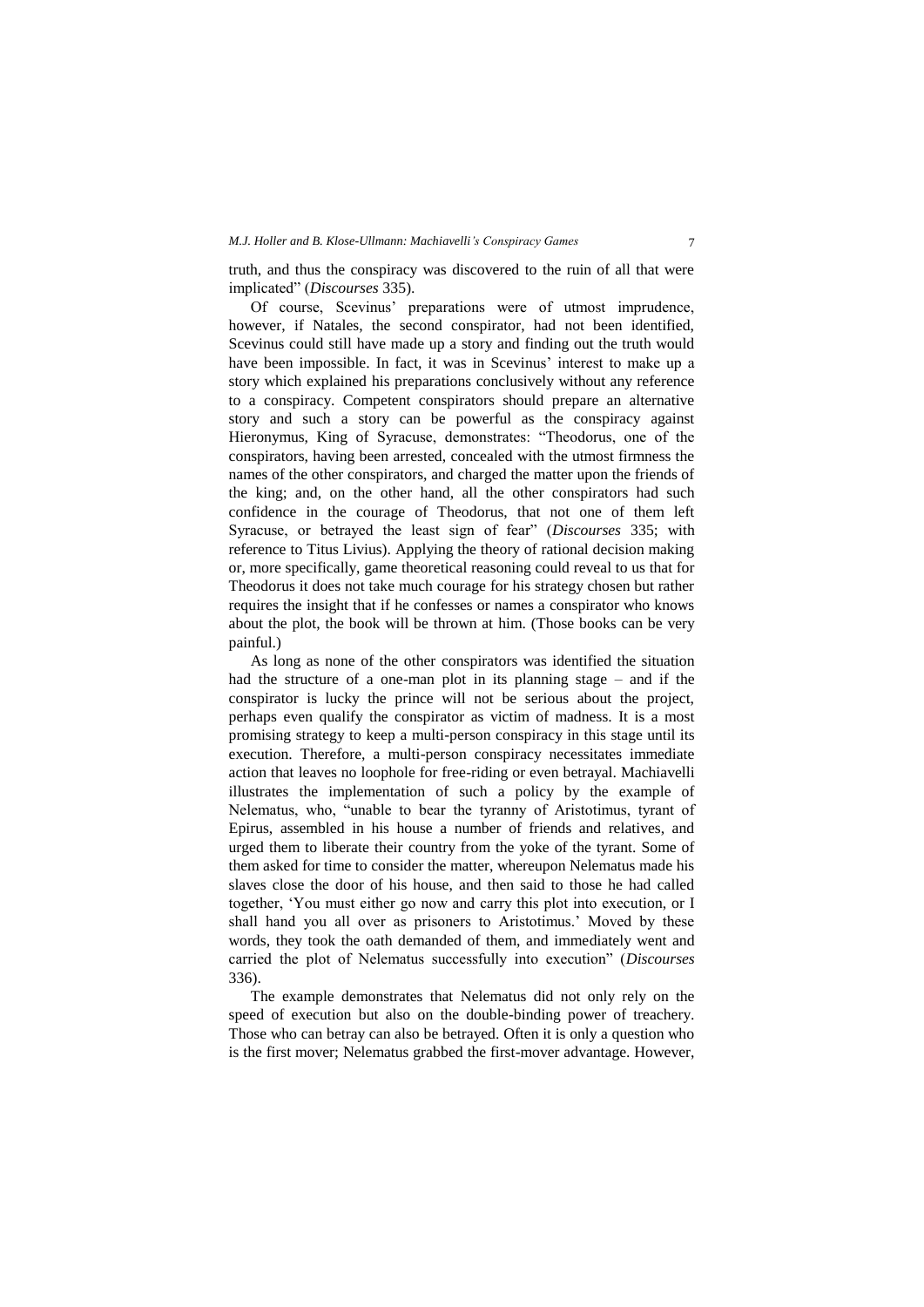if possible, a conspirator should confide his secret project to one person only even when it involves a larger number of conspirators. One person, "whose fidelity he has thoroughly tested for a long time, and who is animated by the same desire as himself…is much more easily found than many…and then, even if he were to attempt to betray you, there is some chance of your being able to defend yourself, which you cannot when there are many conspirators" (*Discourses* 337).

With one partner only and no written word there is still a chance to go free, when accused for conspiracy. Machiavelli observes "…that you may talk freely with one man about everything, for unless you have committed yourself in writing the 'yes' of one man is worth as much as the 'no' of another; and therefore one should guard most carefully against writing, as against a dangerous rock, for nothing will convict you quicker than your own handwriting" (*Discourses* 337).

A handwritten message can transgress the bounds of a private communication between two persons and make it public. What could have been merely one man's word against another's becomes a potential threat when it is written down. But hand written notes can also be a means to bind the fellow conspirators in the case of multi-person conspiracy. Alternatively, an illegal action, like jointly robbing a state treasure, could be a binding pre-commitment for a conspiracy and avoiding betrayal.<sup>5</sup>

In summary, Machiavelli identifies two risks "in communicating a plot to any one individual: the first, lest he should denounce you voluntarily; the second, lest he should denounce you, being himself arrested on suspicion, or from some indications, and being convicted and forced to it by the torture. But there are means of escaping both these dangers: the first, by denial and by alleging personal hatred to have prompted the accusation; and the other, by denying the charge, and alleging that your accuser was constrained by the force of torture to tell lies. But the most prudent course is not to communicate the plot to any one, and to act in accordance with the above-cited examples; and if you cannot avoid drawing someone into your confidence, then to let it be not more than one, for in that case the danger is much less than if you confide in many" (*Discourses* 338).

<sup>5</sup> Bolle and Breitmoser (2009) give a game theoretical analysis of such self-binding mechanisms that may even transform a victim of kidnapping into a "partner in crime" of the kidnappers.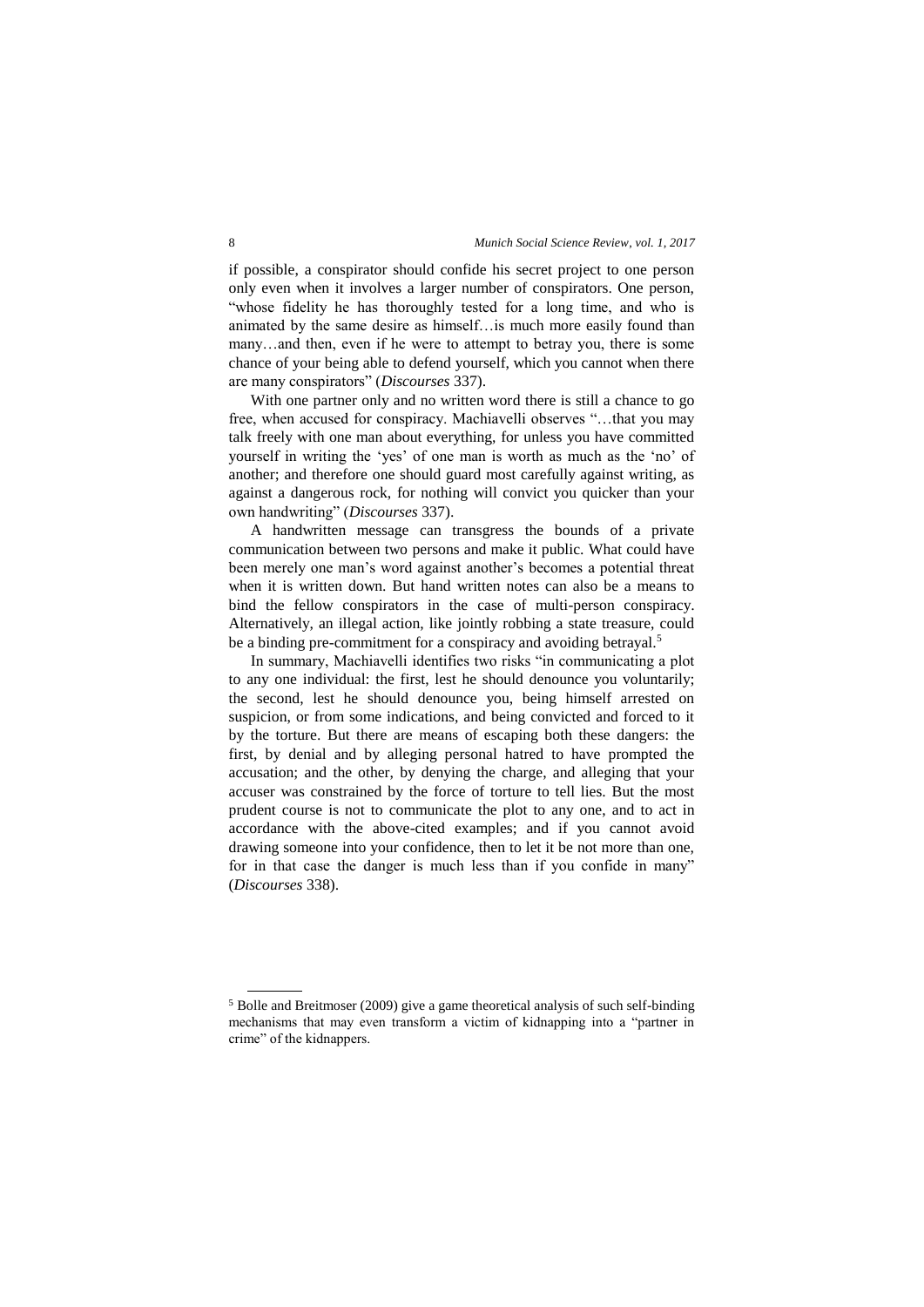#### **3. The counter-plot of the prince**

There are numerous examples of the glory and the pomp of the prince as well as his royal or divine position and reputation stopping conspirators from putting their daggers in his breast. Sometimes the kindness or the beauty of the prince also prevents a successful execution of the plot.<sup>6</sup> However, history shows that this pattern, appealing to sheer properties of personality and position, does not always work and the prince is welladvised to develop an ex-ante strategy. In Machiavelli's writings, we find substantial material that could help the prince discourage conspirators if he feels that glory, pomp, reputation, and divinity may not be sufficient to protect his life and position. Of course, thinking about on-the-spot solutions, the corresponding strategies of the prince to counter a plot are generally defined by the action the conspirators take. Typically, conspiracy is a sequential game that sees the prince as a second mover when it comes to the *execution*. Often, however, conspiracies are triggered off by the prince himself and, in fact, he is the first mover in this game. Of course, poor policy could invite conspiracy, but sometimes the princely invitation to plot is even more specific.

In the extreme, a conspiracy can begin when the tyrant threatens to take away the fortune or the life of persons close to him. The deadly plot against Emperor Commodus, reported in the *Discourses* (339), illustrates the second case: He "…had amongst his nearest friends and intimates Letus and Electus, two captains of the Prætorian soldiers; he also had Marcia as his favorite concubine. As these three had on several occasions reproved him for the excesses with which he had stained his own dignity and that of the Empire, he resolved to have them killed, and wrote a list of the names of Marcia, Letus, and Electus, and of some other persons, whom he wanted killed the following night. Having placed this list under his pillow, he went to the bath; a favorite child of his, who was playing in the chamber and on the bed, found this list, and on going out with it in his hand was met by Marcia, who took the list from the child. Having read it, she immediately sent for Letus and Electus, and when these three had thus become aware of the danger that threatened them, they resolved to forestall the Emperor, and without losing any time they killed Commodus the following night."

<sup>6</sup> Giovan Battista, the designated murderer of Lorenzo de′ Medici in what became the Conspiracy of the Pazzi, "was filled with admiration for Lorenzo, having found him to all appearances quite a different man from what had been presented to him; and he judged him to be gentle and wise" (*History:* 372).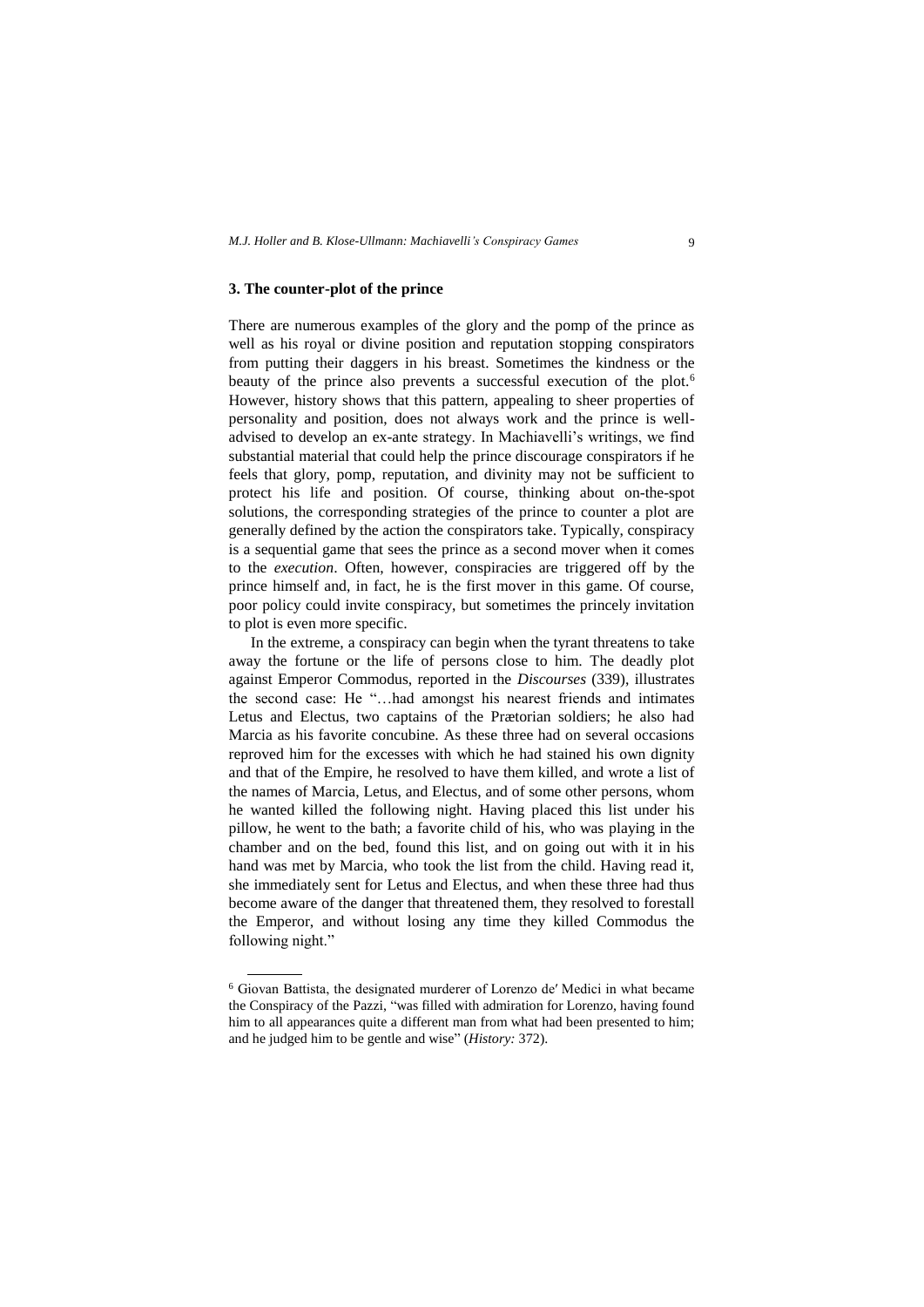This case demonstrates that "the necessity which admits of no delay" produces here the same effect as the means employed by Nelematus described above. It also reveals how a prince can provoke a conspiracy. This could be a profitable strategy, if the prince is aware of  $it - as$  we see below -, but it can be a deadly one as in the case of Commodus. Of course, if a prince wants to avoid a conspiracy then he should never design a situation in which the agent has only two alternatives: to perish or to fight. However, this can only be a necessary condition, but not a sufficient one if conspiracy should be avoided. The sequential structure of the execution of a conspiracy suggests that a high degree of unsteadiness in the daily routine of the prince might be a good protection. Given the constraints of secret communications, conspirators have in general great difficulties to adapt to changing conditions or even to revise their plans.

The standard example for the latter is the conspiracy of the Pazzi against Lorenzo and Giuliano de' Medici.<sup>7</sup> Plans were made that, in April 1478, the two should be killed at a dinner with Cardinal San Giorgio. While the two Medici and the Cardinal attended mass in the cathedral the rumor spread that Giuliano would not come to the dinner. Plans had to be changed and it was decided to commit the murder in the church. Not only did this alienate Giovan Battista, a competent conspirator who was assigned to kill Lorenzo, such that the roles had to be redistributed, but it led to a series of mistakes. Giuliano was killed by Francesco Pazzi as planned, but, because of the incompetence of Antonio da Volterra who was supposed to replace Giovan Battista, Lorenzo was able to defend himself and got away only slightly wounded. Not only did he become Lorenzo Magnifico and govern Florence with almost dictatorial power until his death in 1492, but he also had the means to go ruthlessly after those conspirators, who were not already killed during the execution of the plot like Franceso Salviati, the Archbishop of Pisa -, and erase the Pazzi family from the Florence scenery. In fact, when the conspirators tried to gain control over the government the people of Florence, rather unexpectedly, rallied to the Medici. This proves that investing in the love of the people, as Machiavelli repeatedly pointed out, can be a very efficient means to counter conspiracy: "…of all the perils that follow the execution of a conspiracy, none is more certain and none more to be feared than the attachment of the people to the prince that has been killed. There is no remedy against this, for the conspirators can never secure themselves against a whole people" (*Discourses* 345).

<sup>7</sup> The Eighth Book of Machiavelli's *History of Florence*, is dedicated to the description of this plot (see *History*: 371ff). The *Discourses* (340f) contain a summary.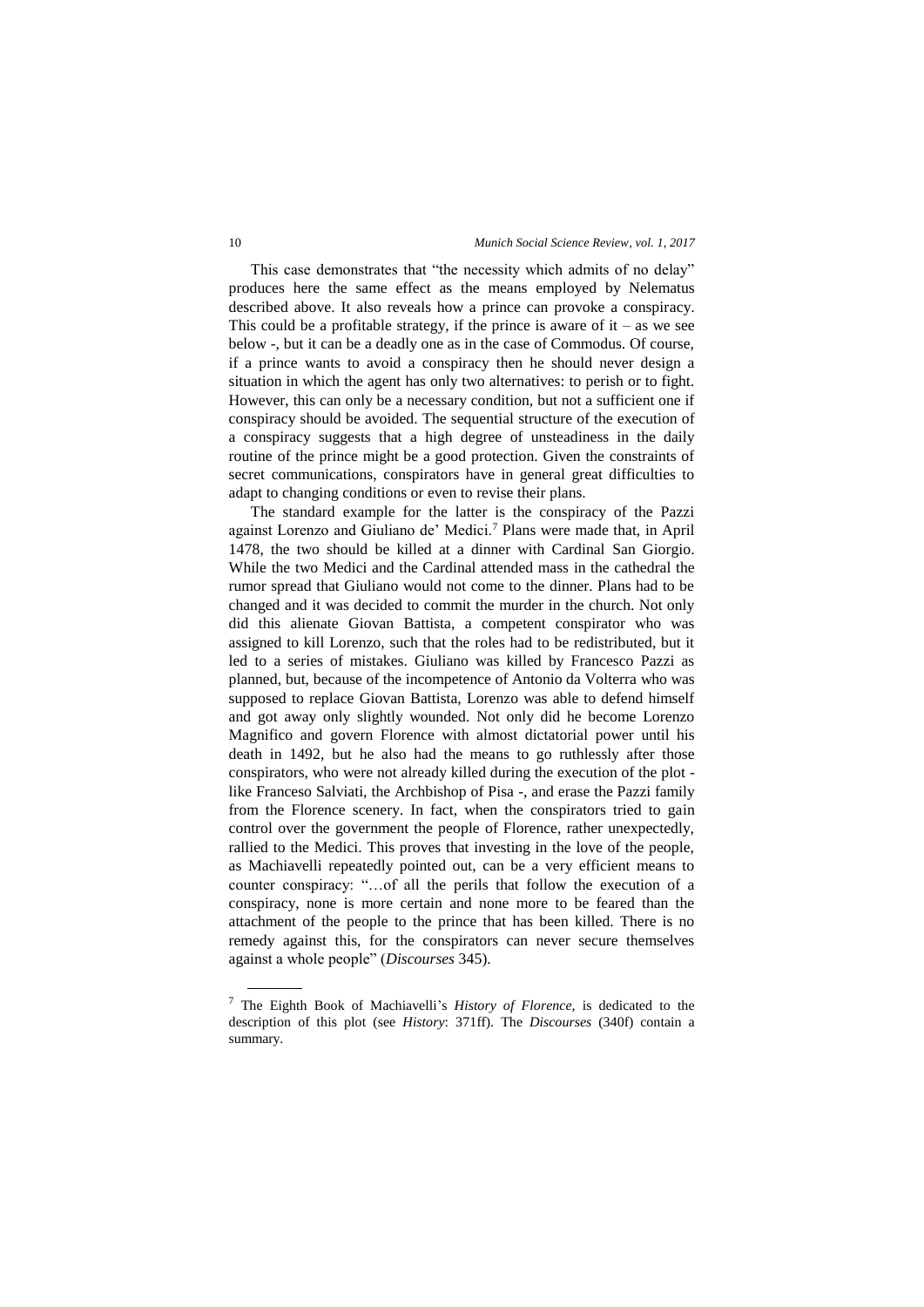Since the Pazzi conspiracy was supported by Pope Sixtus IV a twoyear war with the papacy followed placing a very heavy burden on the City of Florence. But Florence and the Medici survived and both had a brilliant future. Perhaps it should be noted that Lorenzo's son Giovanni ended as Pope Leo X. Giulio, the natural son of Lorenzo's murdered brother Giuliano, followed him in the papacy as Pope Clement VII, $8$  not to mention the fact that members of the Medici family became Grand Dukes of Tuscany and mothers to French kings. However, we should emphasize that the support of the people of Florence on the day of the Pazzi conspiracy was decisive for the career of the Medici. Not only did Lorenzo survive, but his position was immensely strengthened by the unsuccessful conspiracy. Machiavelli concludes "…conspiracies rarely succeed, and often cause the ruin of those who set them on foot, whilst those against whom they were aimed are only the more aggrandized thereby" (*History*  368). The latter effect was definitively true in the case of Lorenzo and the Medici.

It seems that a prince who has the love of the people is relatively well protected if conspirators are rational and think about their lives and fate after execution. "…on the side of the conspirator there is nothing but fear, jealousy, and apprehension of punishment; whilst the prince has on his side the majesty of sovereignty, the laws, the support of his friends and of the government, which protect him. And if to all this be added the popular good will, it seems impossible that any one should be rash enough to attempt a conspiracy against him. For ordinarily a conspirator has cause for apprehension only before the execution of his evil purpose; but in this case, having the people for his enemies, he has also to fear the consequences after the commission of the crime, and can look nowhere for a refuge" (*Prince* 61).

To gain the love of the people can, however, be very costly and reduce the resources of the prince considerably, and there can be trade-offs which do not allow to fully use this potential. This was the problem most of the Roman Emperors faced; "where in other principalities the prince had to contend only with the ambition of the nobles and the insolence of the people, the Roman Emperors had to meet a third difficulty, in having to bear with the cruelty and cupidity of the soldiers, which were so great that they caused the ruin of many, because of the difficulty of satisfying at the same time both the soldiers and the people; for the people love quiet, and for that reason they revere princes who are modest, whilst the soldiers love

<sup>8</sup> In fact, Leo X was followed by a 'German Pope' with the name of Hadrian VI, born at Utrecht and teacher of Emperor Karl V. However, he managed to survive this difficult situation for hardly a year.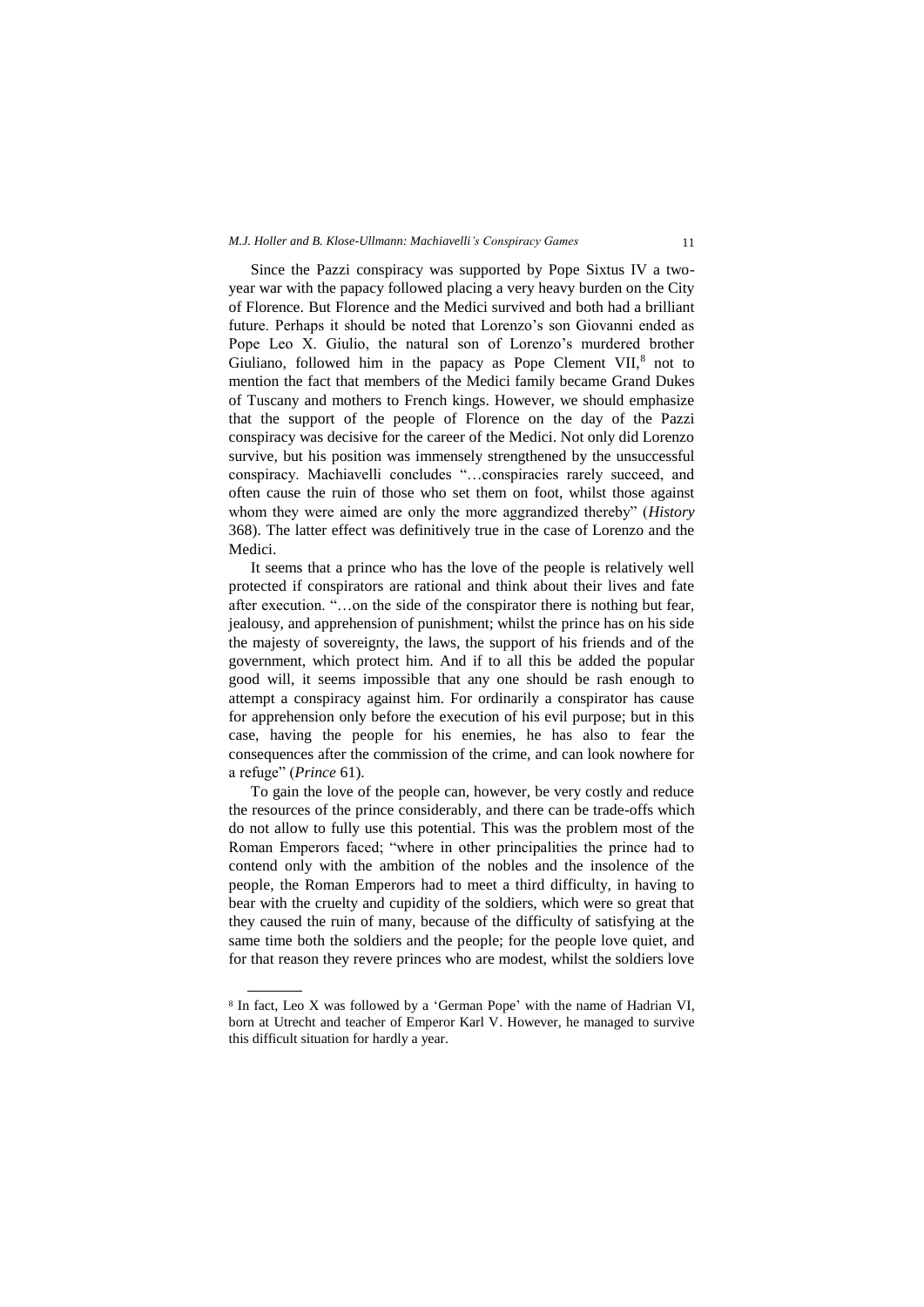a prince of military spirit, and who is cruel, haughty, and rapacious. And these qualities the prince must practise upon the people, so as to enable him to increase the pay of the soldiers, and to satisfy their avarice and cruelty" (*Prince* 63). Quite a few Roman Emperors were installed, exploited and, in the end, even murdered by the soldiers that were meant to protect them. They did not, in contrast to the Medici, succeed in activating the love of the people for protection.

The Medici case also demonstrates the difficulties of conspiring against a multitude of people. As noticed by Machiavelli, "… to strike two blows of this kind at the same instant and in different places is impracticable, and to attempt to do so at different moments of time would certainly result in the one′s preventing the other. So that, if it is imprudent, rash, and doubtful to conspire against a single prince, it amounts to folly to do so against two at the same time" (*Discourses* 342). As a consequence, sharing power looks like a very promising device to decrease the potential of conspiracy. From here, it seems straightforward to argue in favor of the republic, or at least for the creation of a parliament.<sup>9</sup> However, as Machiavelli observed, conspiracies "against the state are less dangerous for those engaged in them than plots against the life of the sovereign. …In the conduct of the plot the danger is very slight, for a citizen may aspire to supreme power without manifesting his intentions to any one; and if nothing interferes with his plans, he may carry them through successfully, or if they are thwarted by some law, he may await a more favorable moment, and attempt it by another way." This applies to a republic that is already partially corrupted, "for in one not yet tainted by corruption such thoughts could never enter the mind of any citizen" (*Discourses* 345). To conspire against a republic bears less risk than conspiring against a prince, unless one does not, like Catilina, fight too hard for a hopeless case.<sup>10</sup>

<sup>9</sup> Machiavelli observes: "Amongst the well-organized and well-governed kingdoms of our time is that of France, which has a great many excellent institutions that secure the liberty and safety of the king. The most important of these is the Parliament, and its authority" (*Prince* 62).

<sup>10</sup> This case, the Catilinarian conspiracy, was reported by Sallust (86-34 BC) and referred to by Machiavelli (*Discourse* 346): "Everybody has read the account written by Sallust of the conspiracy of 846, and knows that, after it was discovered, Catiline not only stayed in Rome, but actually went to the Senate, and said insulting things to the Senate and the Consul; so great was the respect in which Rome held the citizens. And even after his departure from Rome, and when he was already with the army, Lentulus and the others would not have been seized if letters in their own handwriting had not been found, which manifestly convicted them." See also Frederick of Prussia (1981[1740]:101f) who refers to Catiline.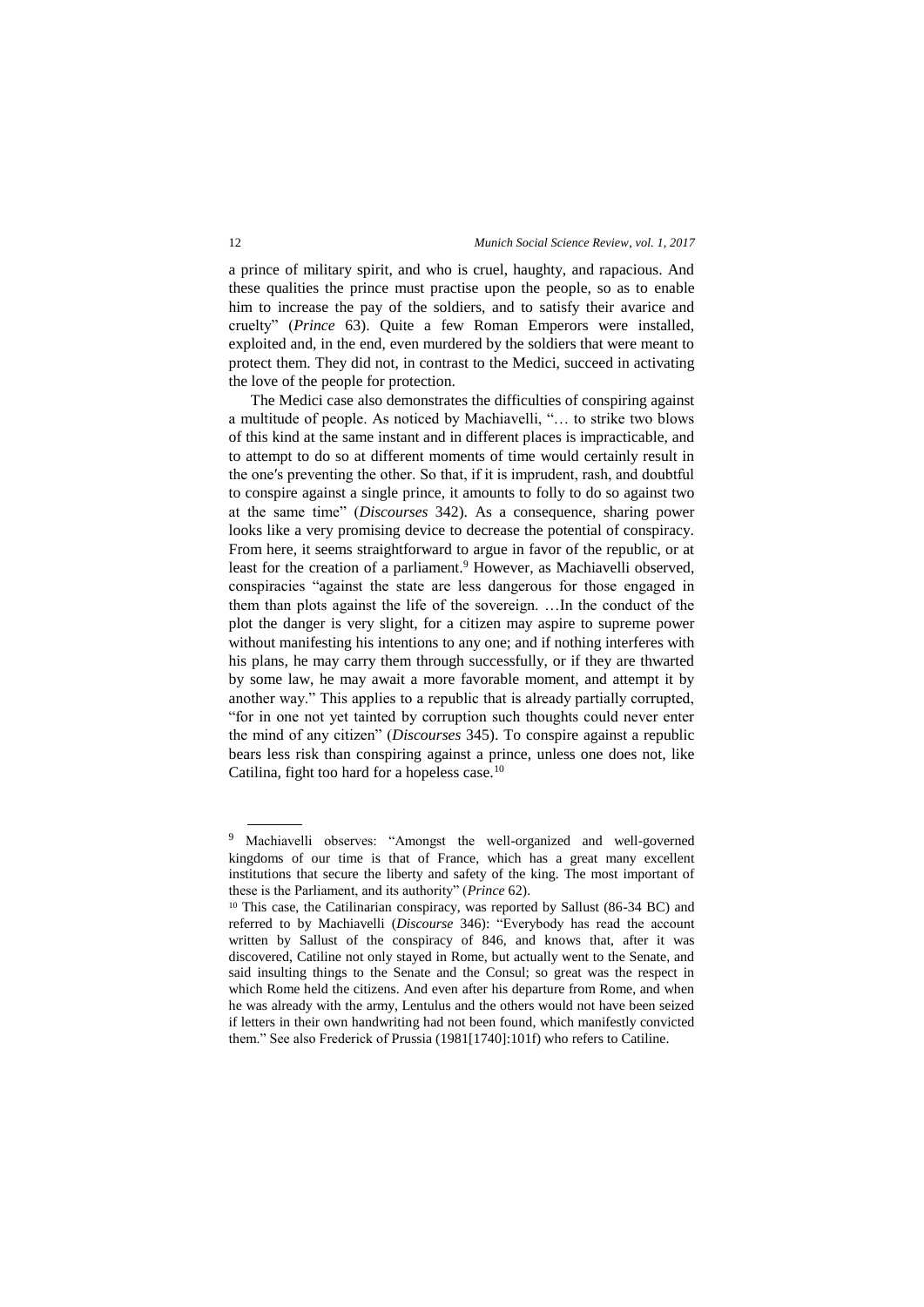# *M.J. Holler and B. Klose-Ullmann: Machiavelli's Conspiracy Games* 13

If a successful conspiracy is obstructed by a multitude of targets to be conspired against, the multitude and anonymity of potential conspirators can also be a good protection for the prince, especially if the prince can avoid putting too much pressure on a single individual or a smaller group. "For if the great men of a state, who are in familiar intercourse with the prince, succumb under the many difficulties of which we have spoken, it is natural that these difficulties should be infinitely increased for the others. And therefore those who know themselves to be weak avoid them, for where men′s lives and fortunes are at stake they are not all insane; and when they have cause for hating a prince, they content themselves with cursing and vilifying him, and wait until someone more powerful and of higher position than themselves shall avenge them" (*Discourse* 332f).

Indeed "those who know themselves to be weak…are not all insane," on the contrary, they might be called 'rational.' They view themselves as members of a large group as defined in Mancur Olson's seminal book *The Logic of Collective Action* (1965): The group does not contain a member whose potential and interest are strong enough to organize a conspiracy, irrespective of what the other members do, given the difficulties of execution and the draconic punishment in case of failure. In principle, the prince can feel safe, even if there are many enemies, as long as there is no pioneer conspirator strong and interested enough to take the lead as the rest will "…wait until someone more powerful and of higher position than themselves shall avenge them," as observed above. Large groups are generally not self-organizing and membership remains dormant if the group does not offer selective incentives that cover membership costs. Membership costs can be extremely high in conspiracy.

There is an additional element that may prevent actions against the prince even when the group of potential conspirators is small and they know of each other. Each of them might hope that the other will do the dangerous job, to avoid risk of failure, on the one hand, and to qualify for a position of power in post-conspiracy times (if it was successful), on the other.<sup>11</sup> He who holds the dagger is hardly ever invited to become the murdered tyrant's successor.

As a consequence, the prince should choose a policy that does not polarize the opposition such that small groups can form. However, if he cannot avoid polarization then it can be safer to have several opponents which compete with each other than a single rival who is strong and motivated enough to organize a conspiracy. If a prince cannot crush such a rival then he better creates a second one.

<sup>&</sup>lt;sup>11</sup> The strategic problem can be represented as Volunteer's Dilemma; 'nonvolunteering' is a likely outcome. See Diekmann (1985).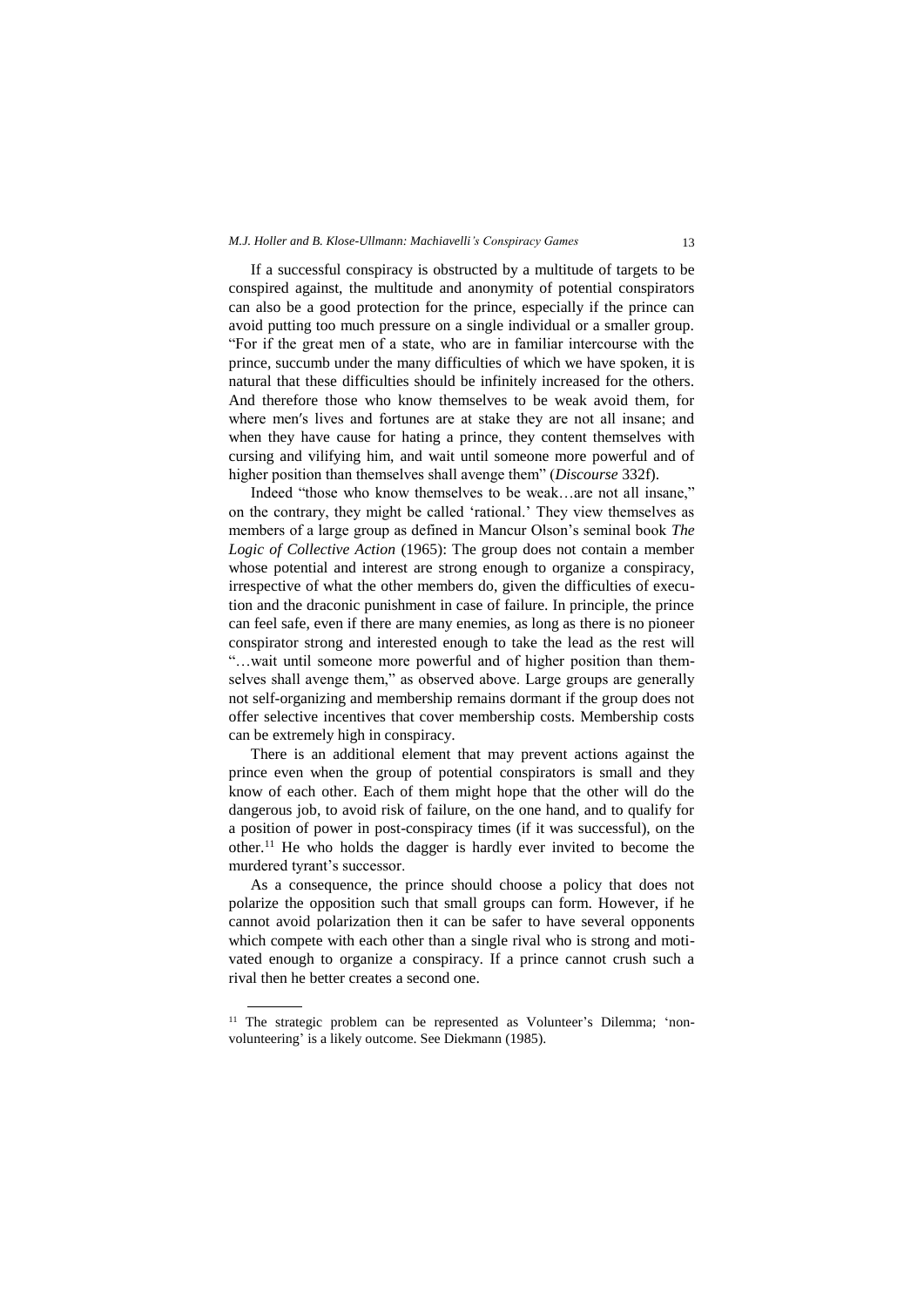But as Machiavelli notes, "princes cannot always escape assassination when prompted by a resolute and determinate spirit; for any man who himself despises death can always inflict it upon others" (*Prince* 66). However, he also demonstrates that the prince has means to reduce the odds of conspirators and to get them interested in other more promising targets.

# **4. What if a prince conspires?**

Of course, the prince can use conspiracy as a means to strengthen his position. This is the general experience we observe in the relationship of one prince to another; it found its ultimate incarnation in the idea and practice of secret diplomacy.<sup>12</sup> Cases are abundant and many are household knowledge. Perhaps less prominent are cases that show a prince who conspires against one of his ministers or generals following Machiavelli's advice that "princes should devolve all matters of responsibility upon others, and take upon themselves only those of grace" (*Prince* 62).

The range of this strategy reaches from the obfuscation policy of democratic governments, which thereby hope to be re-elected, $^{13}$  to the prince sacrificing a confidant to gain the support of the people. "Having conquered the Romagna," Cesare Borgia, called the Duke, "found it under the control of a number of impotent petty tyrants, who had devoted themselves more to plundering their subjects than to governing them properly, and encouraging discord and disorder amongst them rather than peace and union; so that this province was infested by brigands, torn by quarrels, and given over to every sort of violence. He saw at once that, to restore order amongst the inhabitants and obedience to the sovereign, it was necessary to establish a good and vigorous government there. And for this purpose he appointed as governor of that province Don Ramiro d′Orco, a man of cruelty, but at the same time of great energy, to whom he gave plenary power. In a very short time D′Orco reduced the province to peace and order, thereby gaining for him the highest reputation. After a while the Duke found such excessive exercise of authority no longer

<sup>12</sup> In his *Secret Diplomatic History of the Eighteenth Century*, Karl Marx (1969[1856/57]: 86) colorfully describes how England, from 1700, the date of the Anglo-Swedish Defensive Treaty, to 1719, was continually "assisting Russia and waging war against Sweden, either by secret intrigue or open force, although the treaty was never rescinded nor war ever declared." England betrayed her allies to serve the interests of Imperial Russia and her own hopes for large benefits out of a flourishing Russian trade.

<sup>13</sup> This is the theme of a volume edited by Breton et al. (2007) on '*The Economics of Transparency in Politics.'*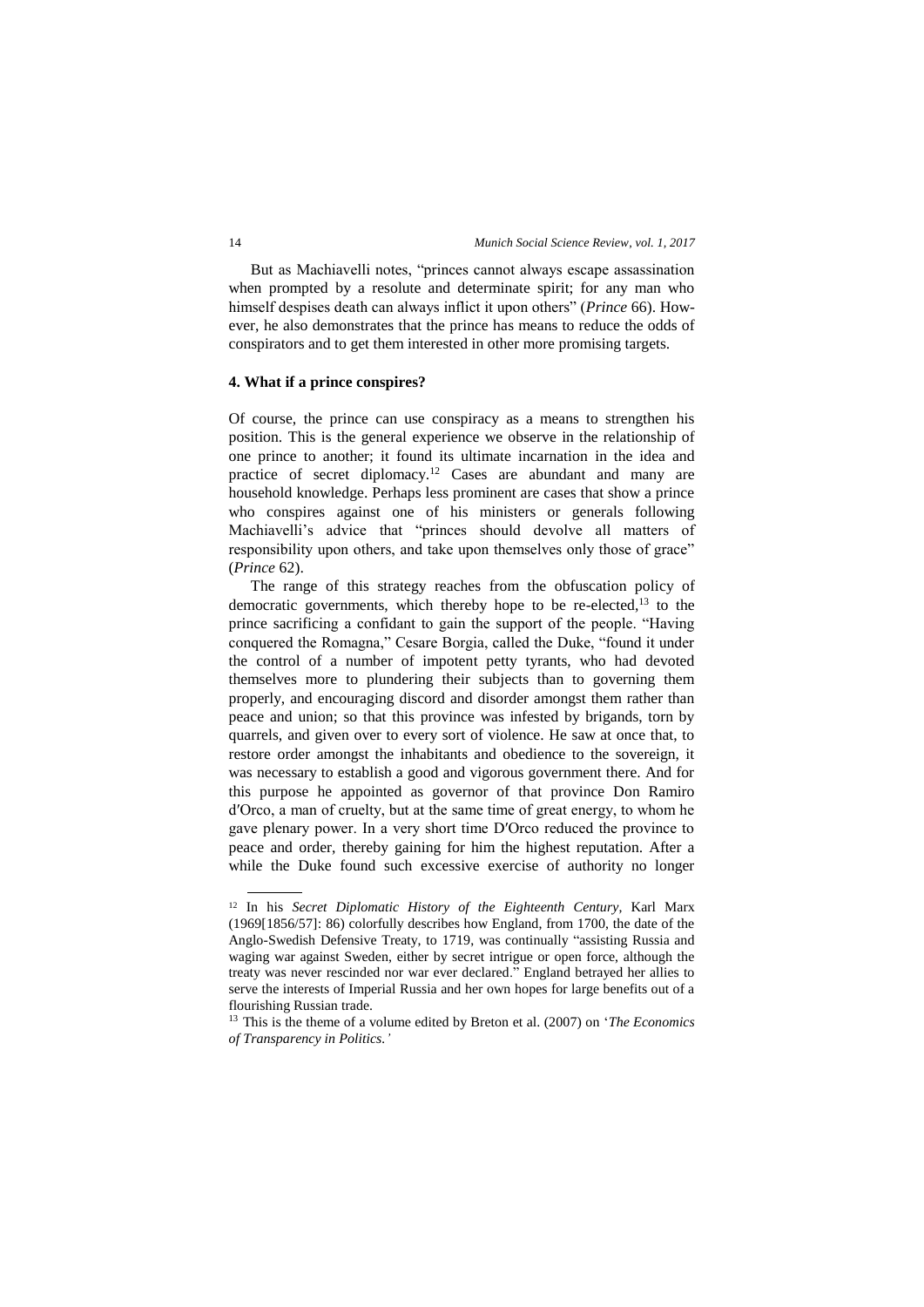necessary or expedient, for he feared that it might render himself odious. He therefore established a civil tribunal in the heart of the province, under an excellent president, where every city should have its own advocate. And having observed that the past rigor of Ramiro had engendered some hatred, he wished to show to the people, for the purpose of removing that feeling from their minds, and to win their entire confidence, that, if any cruelties had been practised, they had not originated with him, but had resulted altogether from the harsh nature of his minister. He therefore took occasion to have Messer Ramiro put to death, and his body, cut into two parts, exposed in the market-place of Cesena one morning, with a block of wood and a bloody cutlass left beside him. The horror of this spectacle caused the people to remain for a time stupefied and satisfied" (*Prince* 25).

This story not only tells us how a prince may establish the law and bring order, and to get rid of a possible rival and potential conspirator, but also how to satisfy the people who had to suffer in this process of transformation. Once the prince is aware that the conspiracy game is sequential and he or she<sup>14</sup> is likely to have the first move, the prince can try to initiate a conspiracy and disclose it, punish the conspirators and gain the respect of his or her enemies and the admiration of the people – and a good excuse why the government is not as successful as it should be. Staging a conspiracy, however, is not always without risk even for the prince, especially if it should serve as a litmus test for the support of confidants. "Dion of Syracuse…by way of testing the fidelity of someone whom he suspected ordered Callippus, in whom he had entire confidence, to pretend to be conspiring against him…Callippus, being able to conspire with impunity against Dion, plotted so well that he deprived him of his state and his life" (*Discourses* 349).

It seems safer for a prince just to pretend that there is a plot, assign the responsibility to some people he or she wants to get rid of, and then let justice prevail. It might be difficult to prove that the suspect is a conspirator, but more often it is impossible to prove for a suspect that he is not. The veil of secrecy is asymmetric and, in the end, it is in favor with the powerful. There are numerous examples that testify this fact, and the powerful often make use of it. No wonder, that if a prince discovers a plot, "…and he punishes the conspirators with death, it will always be believed

<sup>&</sup>lt;sup>14</sup> We should not forget such eminent princely women as Catharina Sforza, Lady of Imola and Countess of Forli, also discussed by Machiavelli (*Discourses* 345), and Isabella d'Este. The latter substituted her husband Francesco II, Marquess of Mantua, as regent during many years of his absence and it was her who achieved that Mantua was promoted into a duchy in 1530. Both had decisive encounters with Cesare Borgia, Machiavelli's model hero of *Il Principe*.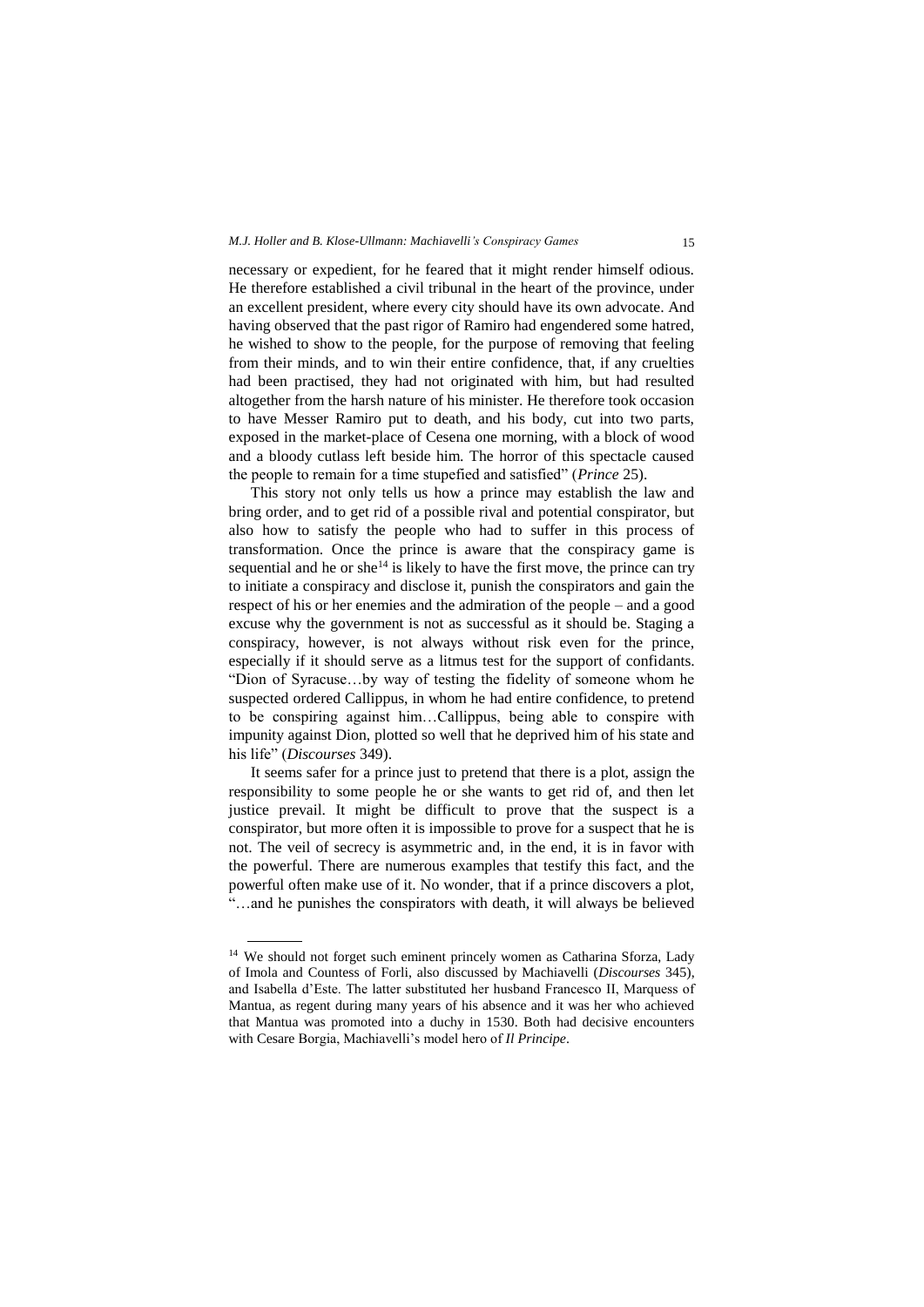that it was an invention of the prince to satisfy his cruelty and avarice with the blood and possessions of those whom he had put to death" (*Discourses* 347).

Machiavelli offers "an advice to princes or republics against whom conspiracies may have been formed. If they discover that a conspiracy exists against them, they must, before punishing its authors, endeavor carefully to know its nature and extent, - to weigh and measure well the means of the conspirators, and their own strength. And if they find it powerful and alarming, they must not expose it until they have provided themselves with sufficient force to crush it, as otherwise they will only hasten their own destruction" (*Discourses* 347).

The following section illustrates Machiavelli's conspiracy reasoning and its strategic implications. As game theory is the language created to represent strategic relationships between decision makers, it seems to be appropriate to apply it here and check whether it contributes to the interpretation of Machiavelli's text. What follows can also be understood as an experiment.

# **5. The conspirator-prince game**

This above quote is of interest in many ways: First, it mentions republics, and second it is explicitly meant as an advice. However, as pointed out by Machiavelli, the conditions and effects of conspiracy are hardly ever as clear-cut as in the situation just described. Even if we assume that the conspirators and the prince are rational decision makers  $-$  a condition that is in general inappropriate especially if one of the parties is a collectivity – , the strategic situation can be rather complex. This can be demonstrated by a simple 2-by-2 matrix game that connects the decisions of the conspirator and the prince under the assumption of imperfect information. We assume that the players know their strategies and payoffs as well as the strategies and payoffs of the other party. And we assume that both players know that the other player has this information, and both players know that the other player knows that players have this information, and so on. Of course, this is a hardly acceptable simplification, but as we will see there is enough leeway for a "missing determinism." Let us proceed.

A rational conspirator *i* will initiate a plot if the expected utility from plotting is at least as large as the expected utility from not plotting.

 $r u_i$ (successful plotting) + (1-*r*)  $u_i$  (plot and fail)  $\ge u_i$ (not plotting) (1)

Since  $r$  is the probability that  $i$ 's plot is successful, condition (1) assumes that the expected utility hypothesis works. In general, a plot falls into one of the two categories: successful plot with a possibility to take the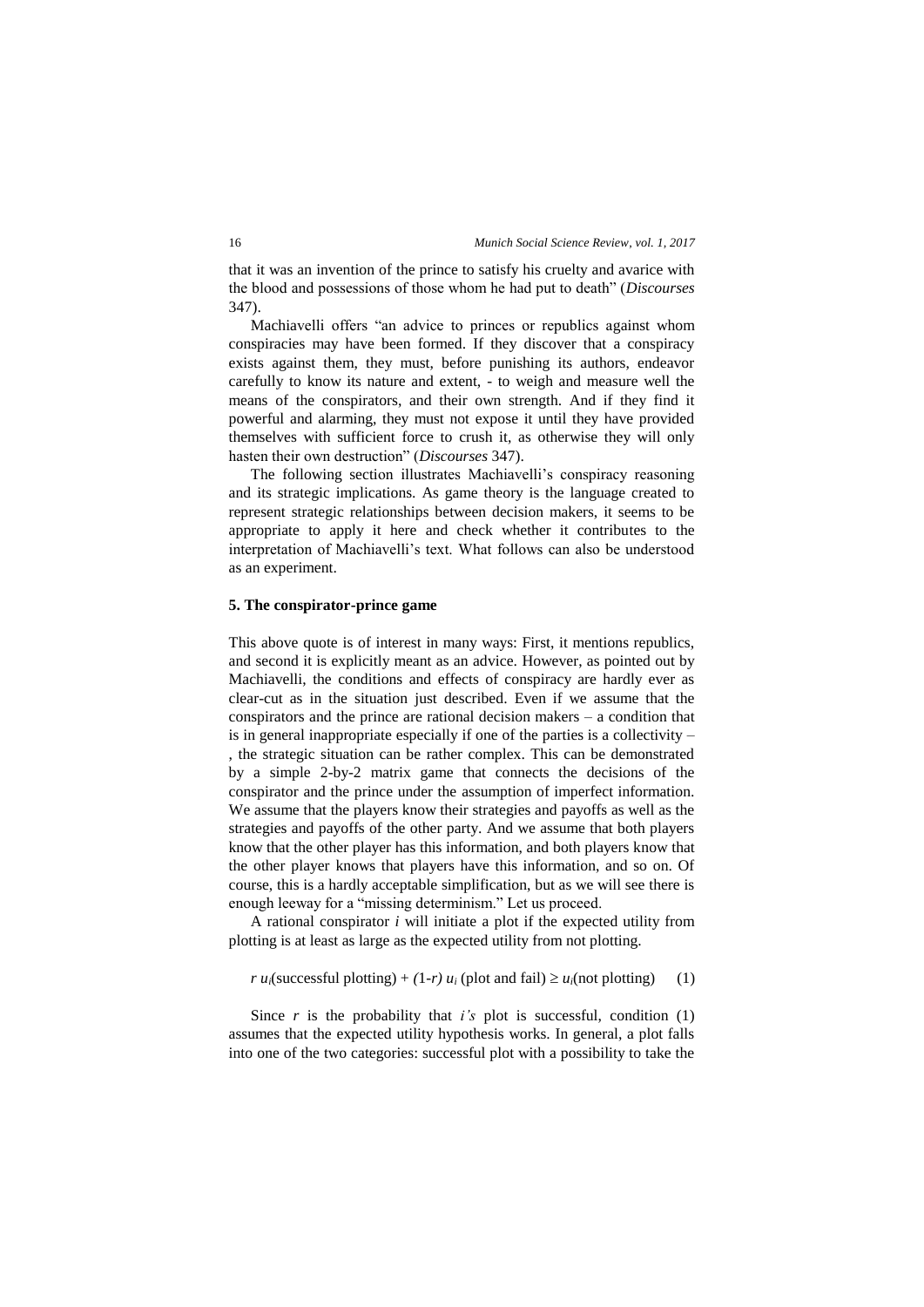prince's position or to install an arrangement which comes close to it; and failure which can imply all kinds of cruel punishments or related losses. It seems plausible to assume that *i'*s preference order will be such that he prefers the outcome 'successful plotting' to 'not plotting' and 'not plotting' to 'plot and fail.' Thus condition (1) contains a decision problem.

Let's assume conspirator *i* can evaluate the utilities (payoffs) such that they can be expressed as cardinal measures so that the multiplication assumed in (1) can work. But does the conspirator know *r*? Probability *r* could be given by 'nature,' or depend on the policy of the prince, on the behavior, number and competence of fellow conspirators. Machiavelli gives a series of factors that could influence *r* and proposes a set of tools to reduce it. The probability *r* may even depend on *i'*s payoff.

Prince *j*

|                 | Strategies | control       | not control  |
|-----------------|------------|---------------|--------------|
| Conspirator $i$ | plot       | $(a, \alpha)$ | $(b,\beta)$  |
|                 | not plot   | $(c, \gamma)$ | $(d,\delta)$ |

**Figure 1***: The conspirator-prince game*

 $\overline{a}$ 

We can illustrate such a possible relationship by the two-person game in Figure 1. Here *i* is the conspirator and *j* is the prince. It is assumed that neither *i* nor *j* can observe the strategy choice of the other, i.e., the game is a case of imperfect information. This assumption seems quite plausible when it comes to conspiracy.

For the payoffs of the two players we assume that conditions  $b > a$ ,  $b > b$ *d, c > a, c > d* and  $\alpha$  >  $\beta$ ,  $\alpha$  >  $\gamma$ ,  $\delta$  >  $\beta$ ,  $\delta$  > $\gamma$  hold.<sup>15</sup> We assume that both players know their payoffs but also the payoffs of the other party. This looks like a heroic assumption but Machiavelli convincingly argues that conspirators are close to the prince. Moreover, when it comes to prominent issues, such as power and death, then at least the ordinal values should be common knowledge. The following analysis, however, assumes that the expected utility hypothesis applies, which allows for multiplying utilities and probabilities, and thus presupposes that utilities are cardinal. However, we abstain from the assumption that utilities are interpersonally

<sup>&</sup>lt;sup>15</sup> These conditions guarantee that both Nash equilibrium and maximin solution are in mixed-strategies (see Holler 1990).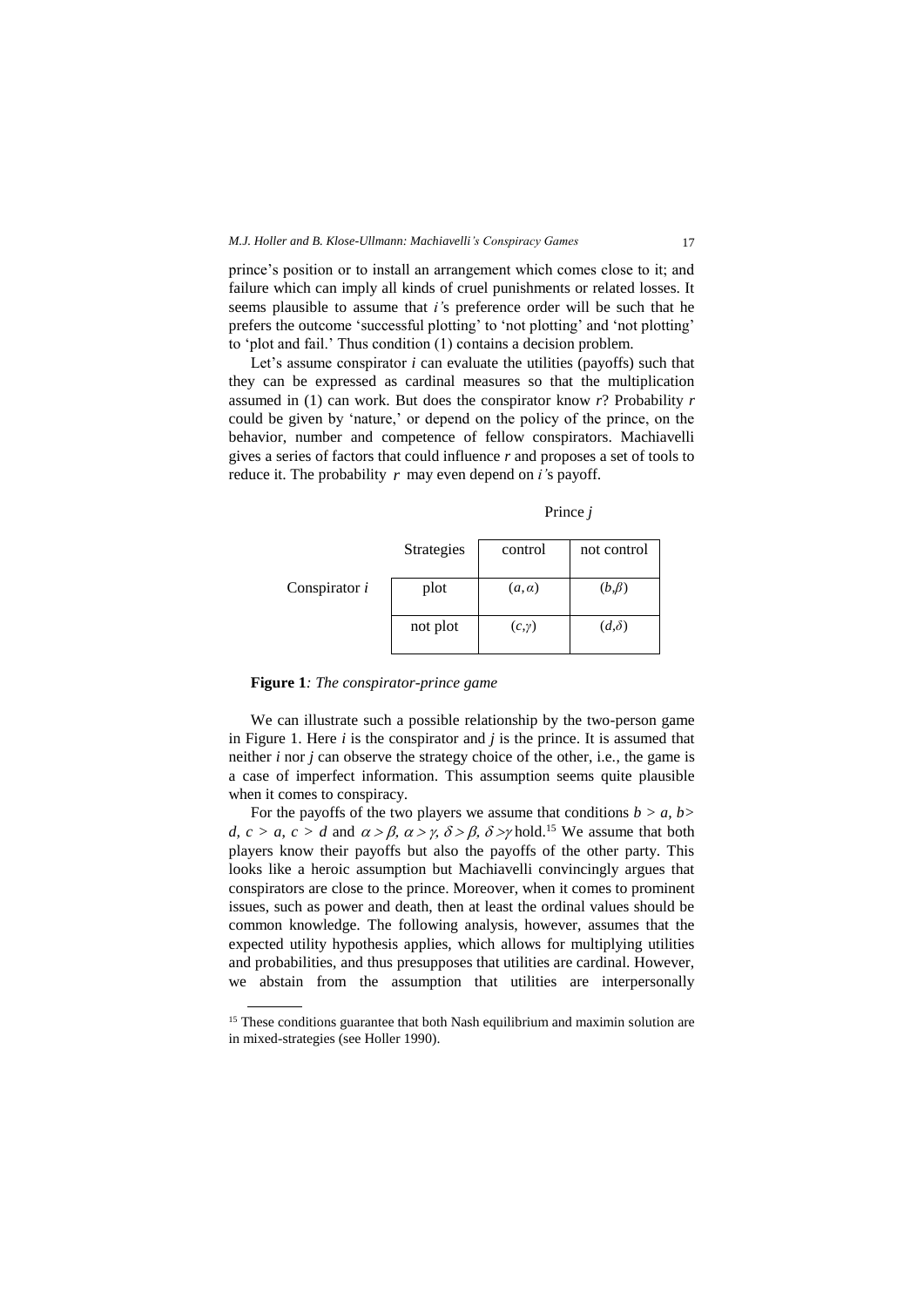comparable: We cannot tell whether the prince is happier than the conspirator, or whether the reverse holds, although in some situations a conclusion seems to be straightforward.

Given these specifications, Figure 1 represents the payoff matrix of a two-by-two game of complete, but imperfect information. None of the two players has a dominant strategy. Thus, what is good choice for player *i* depends on the strategy choice of *j*, and vice versa, i.e., Figure 1 represents a non-degenerated strategic situation. Should a game theorist describe the expected outcome then he falls back on choices that imply a Nash equilibrium, i.e., a pair of strategies such that none of the two players can get a higher payoff by choosing an alternative strategy, given the strategy of the other player.<sup>16</sup> Obviously, no such pair of pure strategies exists in the game of Figure 1 (which describes an *inspection game* <sup>17</sup>). However, if we assume that  $i$  and  $j$  choose strategies "plot" and "control" with probabilities *p* and *q*, respectively, then the  $(p^*, q^*)$  defines a Nash equilibrium if  $p^*$  and  $q^*$  satisfy the following conditions:

$$
p^* = \frac{\delta - \gamma}{\alpha - \beta - \gamma + \delta}
$$
  
(2)

$$
q^* = \frac{a - b}{a - b - c + d} \tag{3}
$$

If conspirator *i* chooses  $p^*$  then the prince *j* is indifferent between ′control′ and ′not control′ and, of course, any *p* that mixes the two. The corresponding property applies to  $q^*$ . Thus, neither *i* nor *j* is motivated to deviate from  $p^*$  and  $q^*$ . The trouble with this equilibrium is that, given *q\*,* why should *i* select *p\**, and why should *j* select *q\** if *i* chooses *p\**, or if *j assumes* that *i* chooses *p\**?

The Nash equilibrium  $(p^*,q^*)$  is weak, i.e., if the conspirator deviates from  $p^*$ , then, of course, his payoffs will not increase, given  $q^*$ , as  $(p^*q^*)$ is an equilibrium, but neither will his payoffs decrease. The same applies if the prince deviates from  $q^*$ , given the conspirator chooses  $p^*$ . Why should a player choose a Nash equilibrium strategy if he expects the other player to choose a Nash equilibrium strategy?

<sup>&</sup>lt;sup>16</sup> This is the definition of a Nash equilibrium. In his doctoral thesis, John Nash (1951) has given the proof that for every finite game such an equilibrium exists: either in pure or in mixed strategies.

<sup>&</sup>lt;sup>17</sup> See Andreozzi (2002, 2004) for literature and further analysis.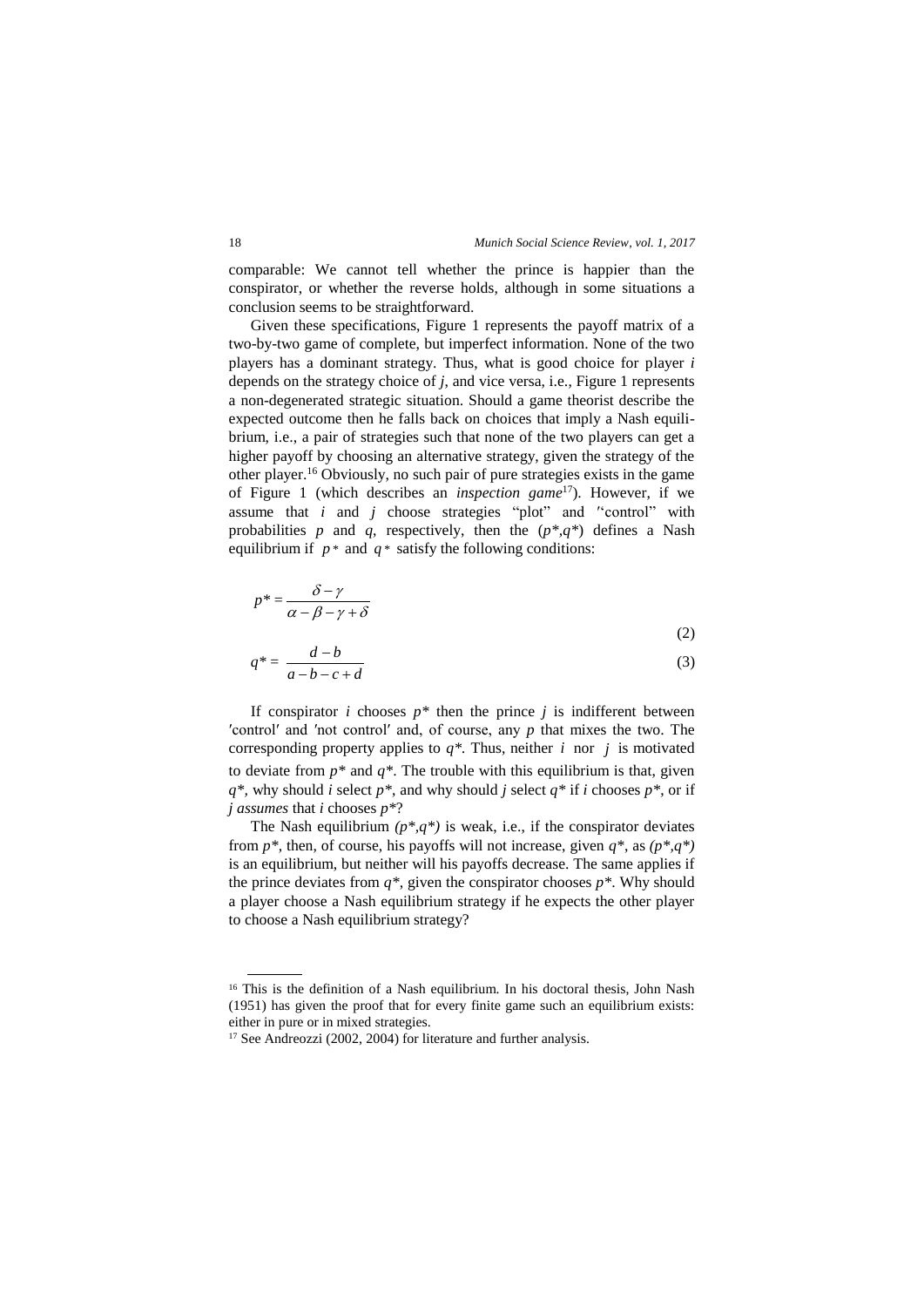# *M.J. Holler and B. Klose-Ullmann: Machiavelli's Conspiracy Games* 19

There are still other incentive problems with the Nash equilibrium. For instance, if the benefits of a successful plot increase (i.e., such that payoff *b* increases), equation (2) implies that this has no impact on the equilibrium behavior,  $p^*$ , of the conspirator (although it seems plausible to expect that plotting becomes more likely). Although the conspirator will not change his behavior, equation (3) tells us that the prince will increase, *q\**, the probability of control that characterizes the Nash equilibrium. If *q\** remained the same, then the conspirator would clearly prefer "plot" to "not plot:" This is not consistent with an equilibrium, because  $q^*$  <1 is not best reply to "plot." As we have argued: There is no equilibrium in pure strategies in the game in Figure 1.

Similar, perhaps somewhat paradoxical, results can be derived for each cell of the matrix in Figure 1. For instance, does an increase of punishment, i.e., a decrease of *a*, reduce the probability of 'plotting?' This seems to be a highly relevant question with respect to condition (1). Obviously, it has no impact on  $p^*$ . Thus, in the equilibrium, the probability of 'plotting' does not react on punishment. However, since  $\partial q^* / \partial a > 0$ , the probability of control will decrease if *a* decreases. This should reduce 1*-r*, the probability of "plot and fail." It seems there is a trade-off between 1*-r* and *ui*(plot and fail) which is not captured by condition (1).

There are perhaps doubts about whether the mixed-strategy Nash equilibrium is an adequate instrument to analyze the game in Figure 1. For a game-theoretically trained reader it is straightforward that the maximin solution of this game implies the probabilities

$$
p^{\circ} = \frac{d - c}{a - b - c + d} \tag{4}
$$

$$
q^{\circ} = \frac{\delta - \beta}{\alpha - \beta - \gamma + \delta} \tag{5}
$$

Moreover, the reader can check that the payoffs of the players that concur with the maximin solution and the Nash equilibrium are identical, i.e., the game is "unprofitable."<sup>18</sup> Since  $\partial p^{\circ}/\partial a > 0$ , an increase of punishment (i.e., a decrease of *a*) will result in a reduction of  $p^{\circ}$  so that "plotting" becomes less likely. This seems to be a plausible reaction. However, if we

<sup>&</sup>lt;sup>18</sup> See Holler (1990) for these results and their interpretation as well as Holler and Klose-Ullmann (2008) for an application to Wallenstein's power problem. The "unprofitability" for this kind of game was already demonstrated by Aumann and Maschler (1972).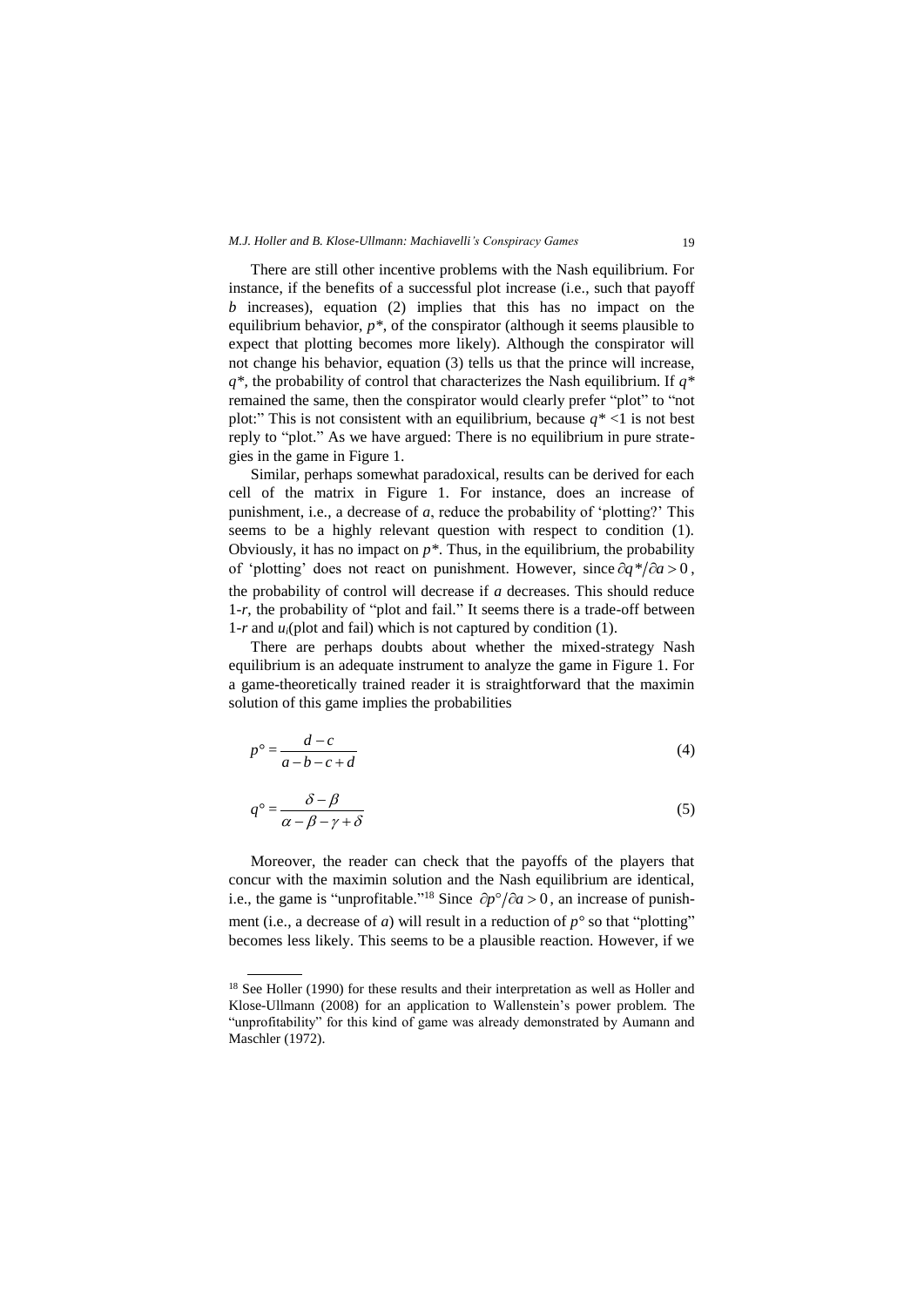apply maximin to the prince then we see that an increase of the benefits of detecting a plot,  $\alpha$ , will decrease his inclination to control. Note that  $\partial q^{\circ}/\partial \alpha$  < 0. This appears to be less likely if we follow Machiavelli's reasoning.

#### **6. The Machiavelli conspiracy**

From Machiavelli's analysis follow four closely neighboring categories: successful conspiracy, unsuccessful conspiracy, staged conspiracy, and pretended conspiracy. They are characterized by an *active* proposition of conspiracy. But there are also *passive* and counterfactual versions of conspiracy: The possible victim imagines that there is a conspiracy and even reacts on this imagination although there is none.<sup>19</sup> Machiavelli did not elaborate on the passive version of conspiracy. If his analysis was meant to advise the conspirators and the prince then this omission is plausible. There is hardly anything to learn from it for 'people of action.' At the outset of this paper we raised the question why did Machiavelli write so extensively on conspiracy. Is it for the purpose of teaching the prince and his rivals to behave efficiently? Does he want to make sure that those who are virtuous, whether conspirators or princes, are successful and thereby improve the 'selection of the fittest' and thus contribute to the general welfare of mankind? Or is the *Il Principe* simply a "handbook for those who would acquire or increase their political power" (Gauss 1952: 8) and the extensive treatment of conspiracy in the *Discorsi* is a concomitant paper that was merely intended to demonstrate the competence of its author?

Machiavelli was intoxicated by the pleasure of thinking and writing, of delving into his own experience as high ranking Secretary to the Second Chancery of the Republic of Florence and special envoy to the King of France, to Rome and even to Emperor Maximilian, on the one hand, and a victim of conspiracy, on the other. During his lifetime Machiavelli was repeatedly accused of conspiracy. When, in 1512, the conspiracy of Pietropaolo Boscoli and Agostino Capponi against the lives of Giuliano

<sup>19</sup>During World War I, there was the belief among English of a 'fifth column,' comprised of local civilians, mainly French or Belgian, who were eager to help the Germans make the English hurry to Dunkirk and leave the continent. This provoked a soldier of the London Regiment (Queen Victoria′s Rifles) gun down a manifestly innocent old lady in Calais "in the belief that the Germans must be masters of disguise as well as of mobile warfare" and a group of Belgian farm laborers was shot in the field: they "were accused of mowing grass 'in the formation of an arrow' to guide Stuka pilots to British troop formations" (Ferguson 2006: 28). Every British soldier knew of the fifth column, however, to the Germans it was unknown. For further details, see Glyn Prysor (2005).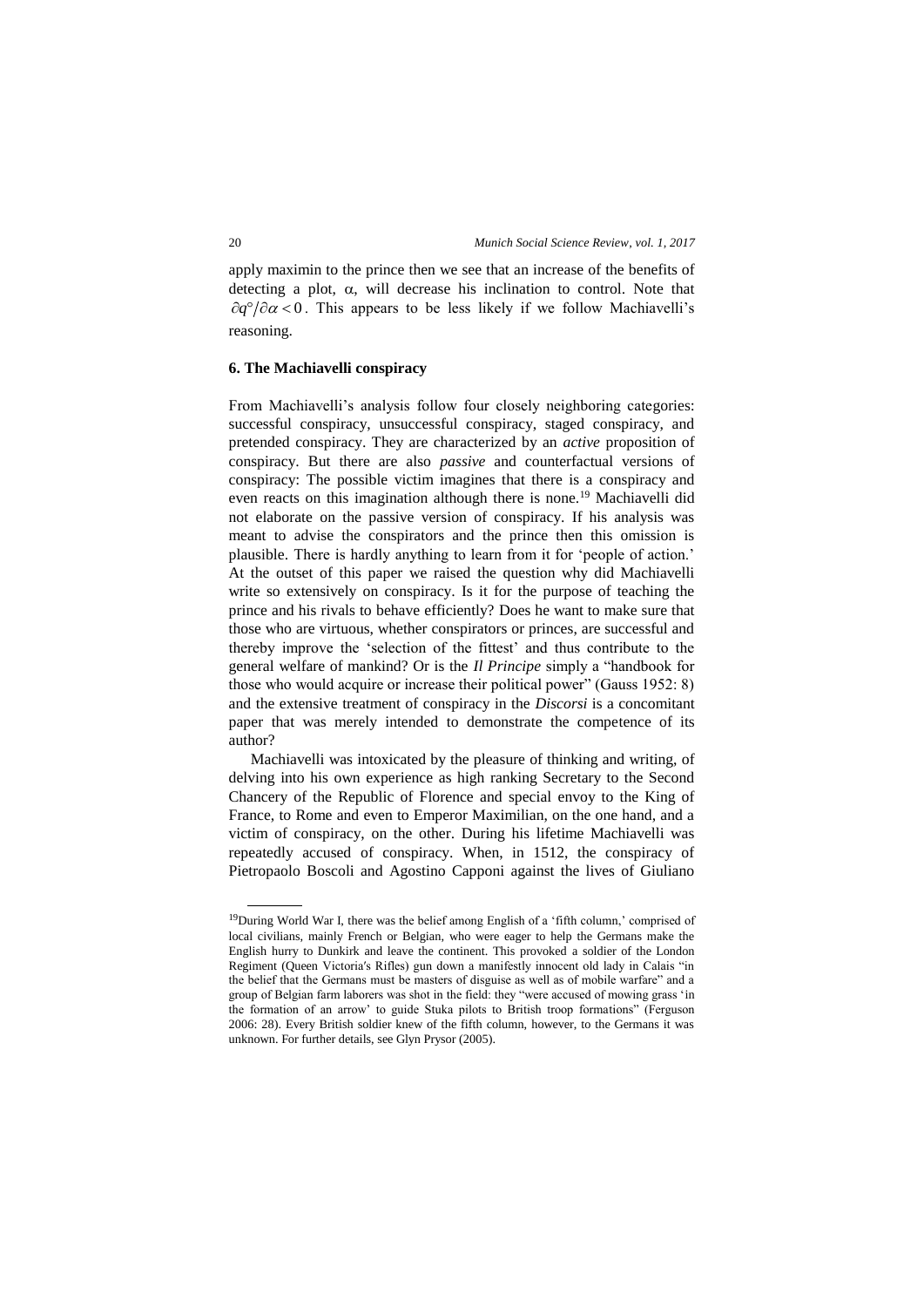and Lorenzo de' Medici was discovered, Machiavelli was "…suspected of participation in this conspiracy, he was shut up in the prison of the Bargello, and had there to suffer the torture, the executioner having subjected him six times to the strappado. He was also kept for some days shackled, as we must presume from his writing that he had ′jesses′ on his legs; it being well known that that word signifies the leather straps that hold one of the claws of the falcons" (Detmold 1882: xxviii).

Obviously, Machiavelli was not involved in this conspiracy. Detmold (1882: xxviii) concludes that "the firm denial of Machiavelli under the pangs of torture ought certainly, with so honest and fearless a mind as his, to be taken for the truth, and should acquit him, not only of an unpatriotic act, but also of an act of folly in being one of a numerous body of conspirators, which folly no writer has ever exposed with greater clearness and more conclusive force of argument than himself." But there is a certain spiritual conspiracy in Machiavelli's writing. The language is very plain but people over the centuries have been seduced, again and again, to give highly controversial interpretations, many of which were not beneficial to Machiavelli's reputation. A careful reader of his writing will find that Machiavelli was a moral person: To him a murder is a murder even if the murderer is Romulus, the founding hero of Rome. He does not subscribe to an ethics which postulates "that the reason of state cannot be reduced to ordinary moral deliberation" (Bok 1982: 173).<sup>20</sup> However, he proposes all kinds of cruel policies for those who want to gain power and keep it, including conspiracy. He convincingly argues that in most cases these cruelties are necessary and cannot be avoided. Because they cannot be avoided they might be justified by their success, however, in Machiavelli's view this does not imply that they are inherently good.

**Acknowledgements:** The authors would like to thank Timo Airaksinen, Mann Chell and Leonidas Donskis for helpful comments.

#### **References**

 $\overline{a}$ 

Andreozzi, L. (2002), "Oscillations in the Enforcement of Law: An Evolutionary Analysis," *Homo Oeconomicus* 18: 403-428.

<sup>20</sup> To Sissela Bok (1982: 173), the 'reason of the state' concept implies that "…rulers may be justified when they lie, cheat, break promises, or even torture in order to further their state's welfare. And secrecy regarding such acts was often thought to be of the highest importance in furthering the designs of the state." It is the 'reason of state' that "…legitimates action on behalf of a state that would be immoral for private individuals."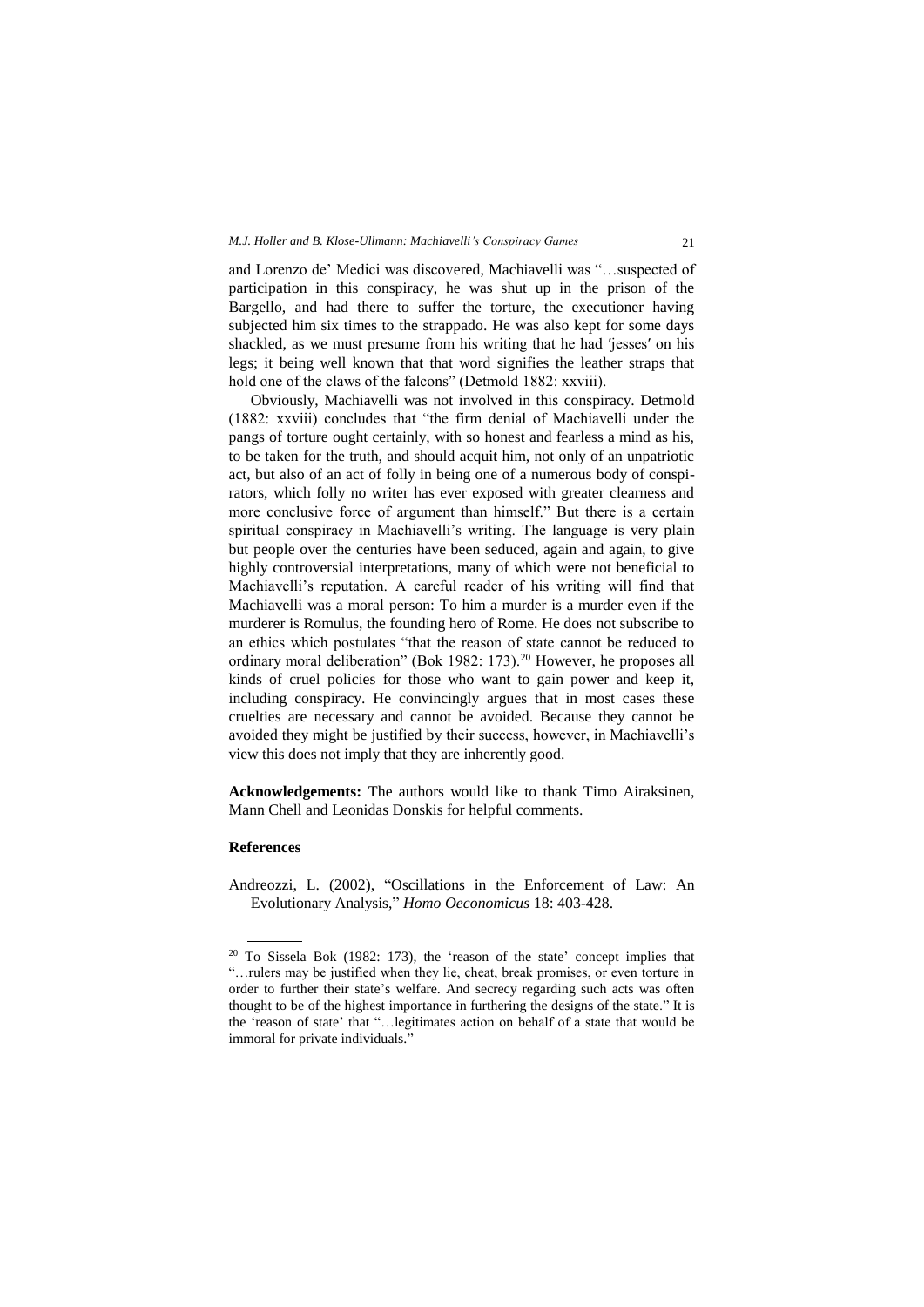- Andreozzi, L. (2004), "Rewarding Policemen Increases Crime: Another Surprising Result from the Inspection Game," *Public Choice* 121: 69- 82.
- Aumann, R.J. and M. Maschler (1972), "Some Thoughts on the Minimax Principle," *Management Science* 18: 54-63.
- Bok, S. (1982), *Secrets: On the Ethics of Concealment and Revelation*, New York: Pantheon Press.
- Bolle, F. and Y. Breitmoser (2009), "The Strategic Use of Secrets: Doubts About a Proposal of Schelling," in: T. Airaksinen and Manfred J. Holler (eds), *The Secrets of Secrets* (Special issue of *Homo Oeconomicus* 26: 79-96), Munich: Accedo Verlag.
- Breton, A., Galeotti, G., Salmon, P. and Wintrobe, R. (eds.) (2007), *The Economics of Transparency in Politics (Villa Colombella Papers)*, Aldershot: Ashgate Publishing.
- Detmold, Chr. E. (1882), "The Life of Machiavelli," in: Chr. E. Detmold (1882), Vol. 1, pp. XV-XLI.
- Diekmann, A. (1985), "Volunteer's Dilemma," *Journal of Conflict Resolution* 29: 605-610.
- Frederick of Prussia (1981[1740]), *The Refutation of Machiavelli's Prince or Anti-Machiavel*, introduction, translation and notes by P. Sonnino, Athens: Ohio University Press.
- Ferguson, N. (2006), "A 'Miracle of Deliverance'?" *The New York Review of Books* 53: 26-29.
- Gauss, C. (1952), Introduction to the MENTOR Edition of Niccolò Machiavelli, *The Prince*, New York: Mentor Books.
- Hofstadter, D.R. (1980), *Gödel, Escher, Bach: An External Golden Braid*, New York: Vintage Books.
- Holler, M.J. (1990), "The Unprofitability of Mixed-strategy Equilibria in Two-person Games: A Second Folk-theorem," *Economics Letters* 32: 319-323.
- Holler, M.J. (2007), "The Machiavelli Program and the Dirty Hands Problem," in: P. Baake and R. Borck (eds.), *Public Economics and Public Choice: Contributions in Honor of Charles B. Blankart*, Berlin et al.: Springer, 39-62.
- Holler, M.J. (2009), "Niccolò Machiavelli on Power," in: M. Baurmann and B. Lahno (eds.), *Perspectives in Moral Science. Contributions from Philosophy, Economics, and Politics in Honour of Hartmut Kliemt*, Frankfurt: Frankfurt School Verlag, 335-354; republished in L. Donskis (ed.) (2011), *Niccolò Machavelli: History, Power, and Virtue*, Amsterdam and New York: Rodopi.
- Holler, M.J. (2011), "On Machiavelli's Conspiracy Paradoxes," *Homo Oeconomicus* 28, 2011: 549-569.